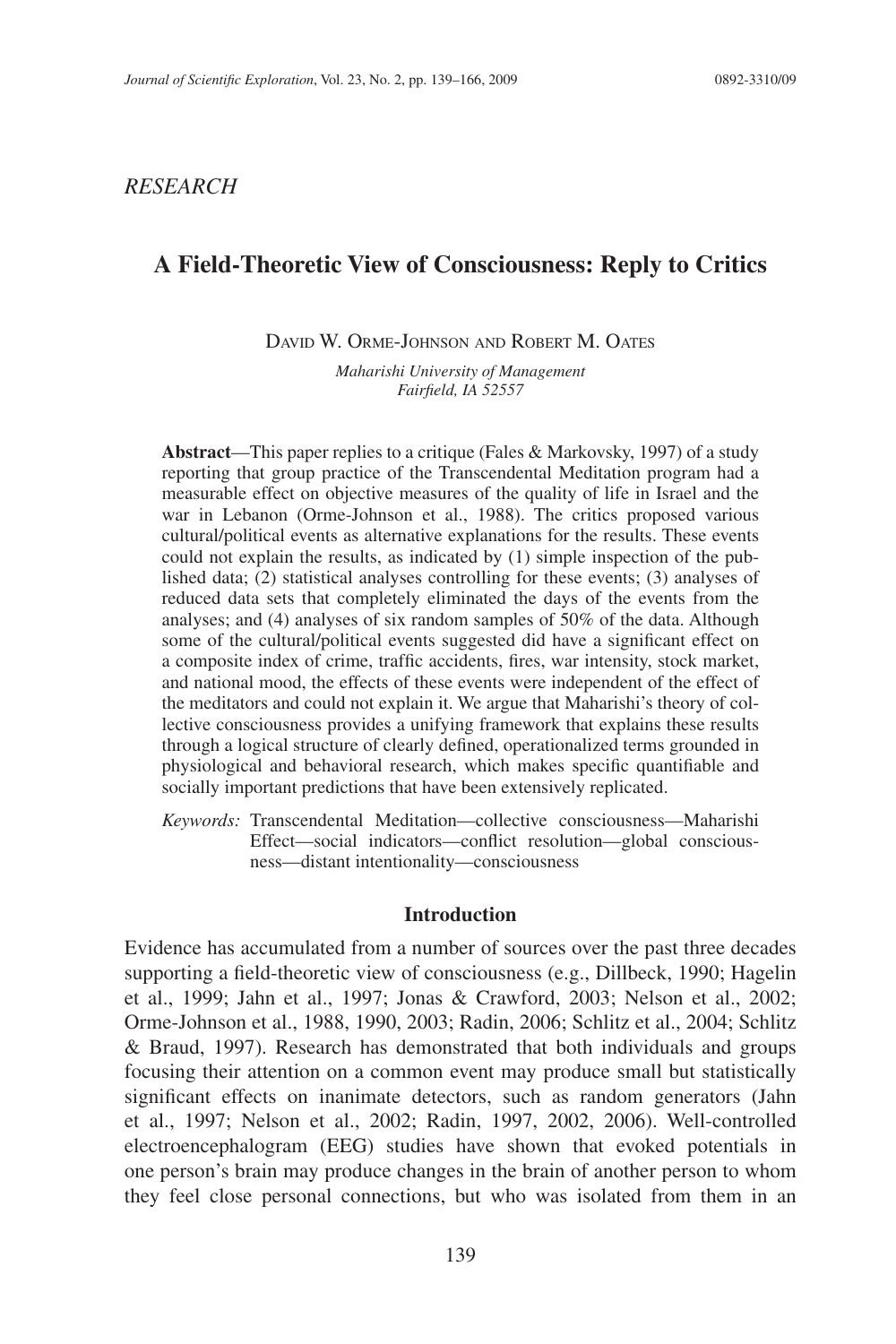electromagnetically shielded room (Radin, 2004; Wackermann et al., 2003). Studies using functional magnetic resonance imaging (fMRI) also suggest that the brains of individuals separated from each other may become significantly correlated (Standish et al., 2003). Healers focusing positive energy on patients to whom they feel a special connection appear to produce fMRI changes in the brains of the patients, even though the patients were isolated and the periods of focusing were on a random schedule (Achterberg et al., 2005). Nineteen studies indicate that when a person sends anxiety-provoking thoughts to another person isolated from him, they may produce significant electrodermal stress reactions in that person (Schlitz & Braud, 1997). Reviews have found over 2200 reports of distant intentionality, including distant healing (Dossey, 1999; Jonas & Crawford, 2003; Schlitz, 1996; Schlitz et al., 2004).

Since 1975, 33 studies have been published in peer-reviewed journals and another 18 in research anthologies reporting that the Transcendental Meditation (TM) program and its advanced variant, the TM-Sidhi program, may have beneficial effects on the general population (Orme-Johnson, 2009). In these studies there is no obvious physical connection between the meditators and the affected population, nor is there any intention from the meditators to have any effect. The phenomenon, which has been named the Maharishi Effect, appears to be a by-product of increased coherence in the collective consciousness (Dillbeck et al., 1987). These effects are measured by changes in objective social indicators, such as crime rate, economic indicators, and war-related variables (e.g., Cavanaugh & King, 1988; Davies & Alexander, 2005; Dillbeck, 1990; Dillbeck et al., 1987, 1988; Gelderloos et al., 1990; Hagelin et al., 1999; Orme-Johnson et al., 1988, 1990).

The majority of these studies on social indicators have used Box and Jenkins (1976) autoregressive integrated moving averages (ARIMA) time series analyses. The main threat to internal validity in time series experiments is "history," that is, some other variable more or less simultaneous with the experimental variable, which, in fact, may have caused the effect. The credence of the experimental results depends on ruling out plausible and even implausible other variables or arbitrary events that may possibly have caused the observed change (Campbell  $\&$ Stanley, 1963). The ARIMA methodology controls for a major class of confounds from "history," which are cycles and trends originating from known or unknown sources (such as weekends, seasonal effects, long-term changes in economic trends, and random walks). It also addresses the statistical issue inherent in most time series, which is that they are auto-correlated and are not statistically independent data points, which is a necessary condition for virtually all statistical tests.

The ARIMA methodology allows the researcher to identify, model, remove, and diagnose the effects of time dependencies in the data before applying inferential statistics. It also permits the study of multiple input variables, so that alternative explanatory or moderator variables can be modeled and their independent effects and interactions with the experimental variable can be directly quantified,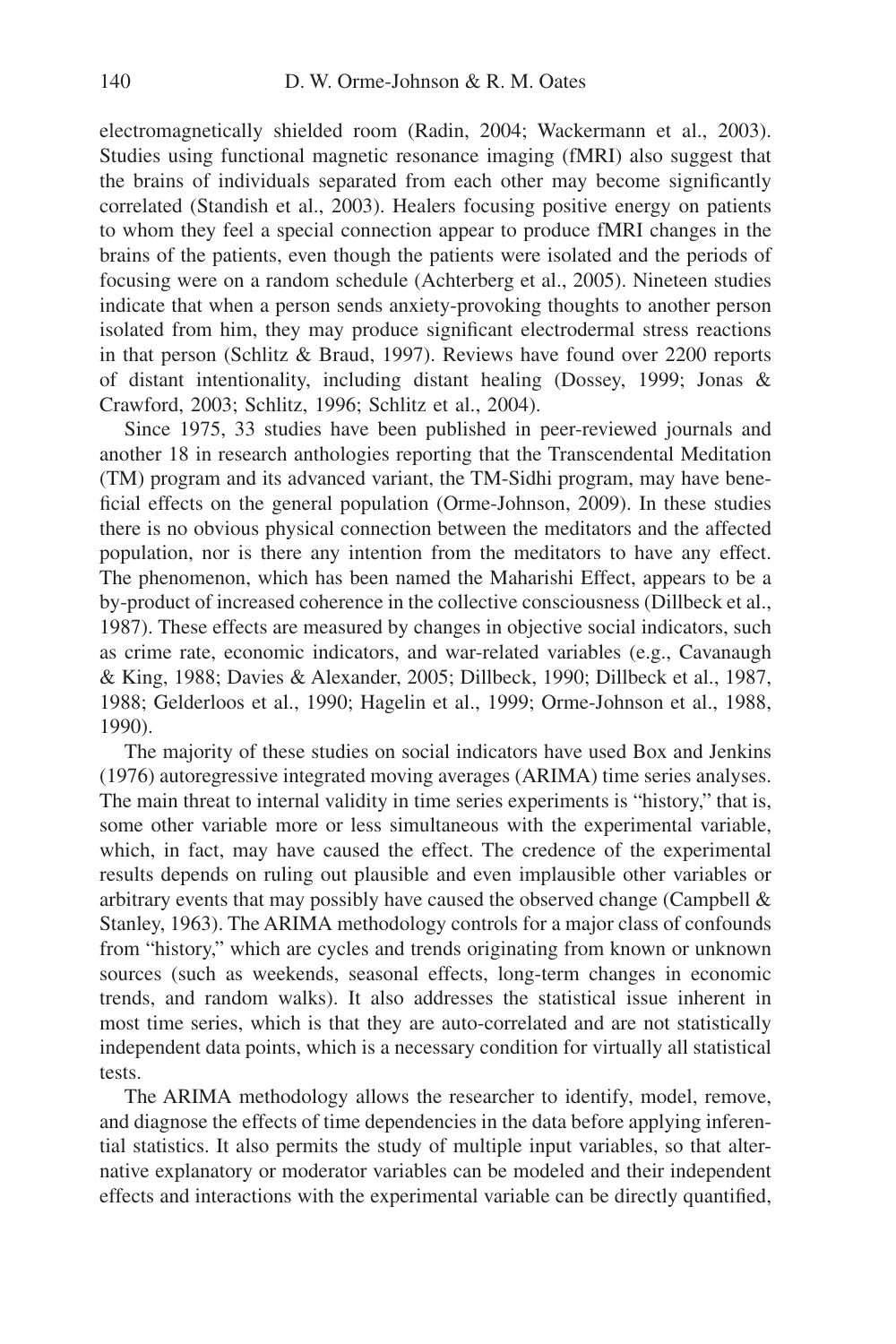assessed and controlled. Such controls for history have been used in research on the Transcendental Meditation technique to control for monetary growth and supply shocks on an index of inflation and unemployment (Cavanaugh  $\&$  King, 1988), to control for a new police vigilance system on crime rate (Dillbeck et al., 1987), to control for changes in police staffing on crime rate (Hagelin et al., 1999), and to control for the effects of holidays on a quality-of-life index (Orme-Johnson et al., 1988).

Another major research issue is external validity, which in this research means whether the results generalize to different target populations, treatment (meditator) groups, and outcome variables (Campbell & Stanley, 1963). Studies have demonstrated the Maharishi Effect in many different nationalities and cultures, e.g., Canada (Assimakis & Dillbeck, 1995; Cavanaugh, 1987); India, Philippines, and Puerto Rico (Dillbeck et al., 1987); Israel and Lebanon (Davies & Alexander, 2005; Orme-Johnson et al., 1988); and the U.S. (Cavanaugh & King, 1988; Dillbeck, 1990; Dillbeck et al., 1987, 1988; Hagelin et al., 1999). The effects have been demonstrated on the levels of cities (Dillbeck et al., 1987; Hagelin et al., 1999), states (Dillbeck et al., 1987), nations (Davies & Alexander, 2005; Orme-Johnson et al., 1988), and the world (Gelderloos et al., 1990; Orme-Johnson et al., 2003). The different groups practicing the TM technique have been composed of individuals from many nationalities, so external validity is strong for this technique.

Many of the scholarly exchanges about this research have focused on one particular study published in the *Journal of Conflict Resolution* (Orme-Johnson et al., 1988). These exchanges illustrate how criticism of the research has been addressed (Brown, 2005; Duval, 1988; Orme-Johnson et al., 1988, 1990; Russett, 1988; Schrodt, 1990). We will briefly review this published debate and then turn to replying to a critique of the study (Fales & Markovsky, 1997), which has not previously been addressed in the published literature.

The study in question, entitled "The International Peace Project in the Middle East," was a prospective experiment, supported by a grant from the Fund for Higher Education. During a 2-month period (August and September 1983), a group of Israeli meditators was assembled in Jerusalem in a hotel to practice the TM and TM-Sidhi program together as a group (Orme-Johnson et al., 1988). The outcome variables were all the relevant social indicators available and included crime, auto accidents, fires, war deaths, war intensity, stock market, and national mood. All were obtained from governmental or other public sources, and specific predictions were lodged in advance of the study with an independent project review board. Given that these were public data and predicted in advance, there was no possibility of opportunistic data mining (Campbell & Stanley, 1963). Moreover, assessor blinding is built into research on such measures because the data are routinely collected by governmental and other public agencies without any knowledge of the experiment. In addition, there were no known changes in how the data were defined or collected over the experiment, which could potentially be another confound (Campbell & Stanley, 1963).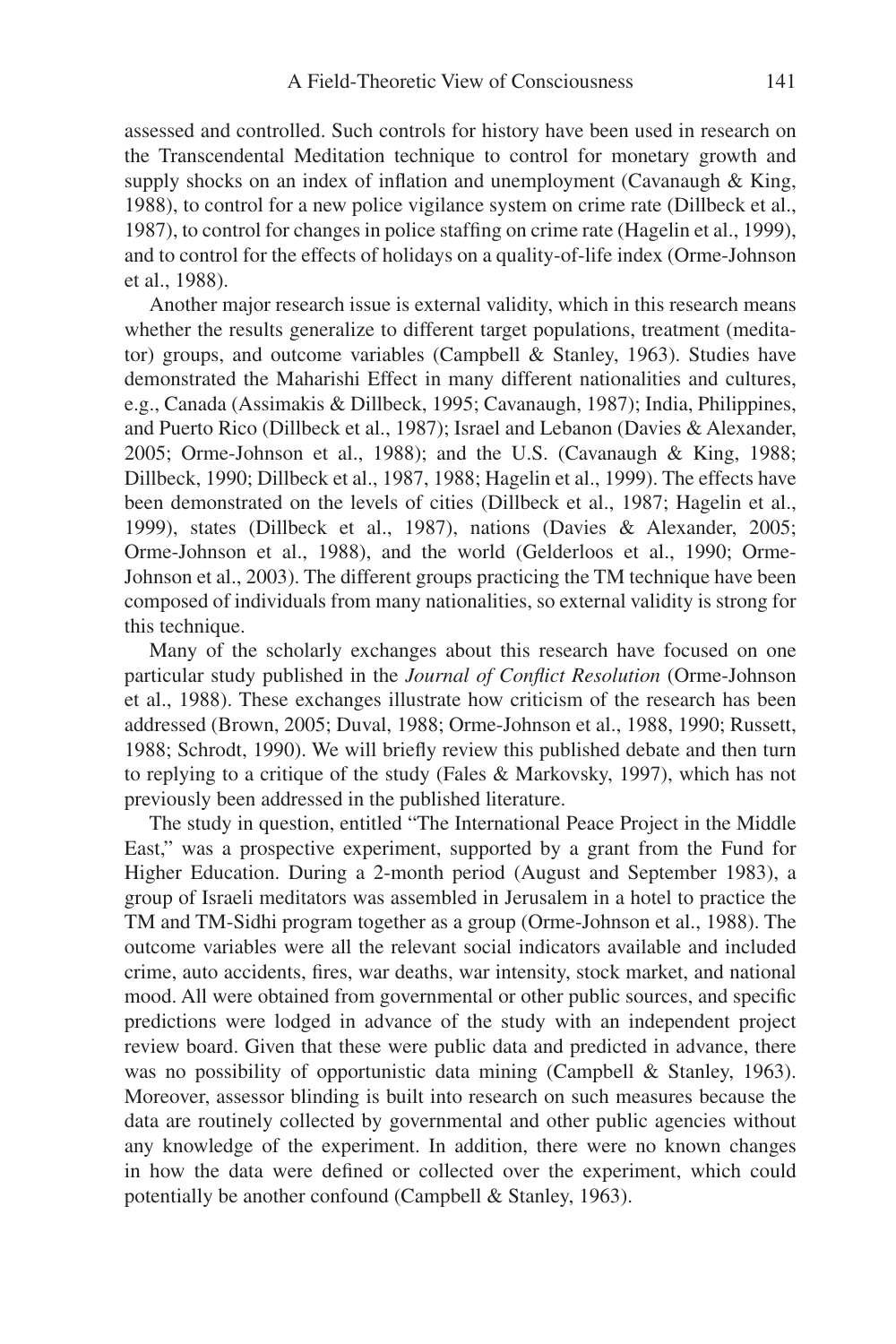The independent variable was the daily number of meditators in the group, which met twice a day. The size of the group, which ranged from 65 to 241, was precisely known because the meditators were counted every session. Three times during the experiment before the data were analyzed the daily totals were sent to members of the project review board (Orme-Johnson et al., 1988).

ARIMA transfer function and impact assessment analysis of daily data over the 2-month period of the study showed significant covariation in the predicted direction of the social indicators with the size of the meditator group, controlling for time-correlated history variables and religious holidays. The effect was particularly strong for composite indices of the dependent variables. This would be expected if there were a common influence on all of the variables, which was enhanced by signal averaging (Orme-Johnson et al., 1988: 806).

The study went through twice as many reviewers as usual before it was published (Russett, 1988). One reviewer suggested that the results might be due to reverse causation. He suggested that news of the war increasing could have motivated the meditators to come from various parts of Israel to join the group (Duval, 1988). But he dropped this suggestion when it was pointed out that (1) such a scenario would have resulted in an increased number of meditators in the group being correlated with increased war, which was the opposite of what was observed, and (2) changes in the meditator group size led changes in the war and other variables (Orme-Johnson et al., 1988).

Another reviewer argued that the modeling of time series is flexible, and therefore vulnerable to false positives (Schrodt, 1990). The study authors demonstrated that using the objective Akaike criteria of model efficiency the "best" model strongly supported the hypothesis (Orme-Johnson et al., 1990). The study authors also showed that the "best" model according to Liu's linear transfer function approach, as well as the simplest possible adequate model, also strongly supported the hypothesis.

The reviewer also argued that time series analysis gives many possible lags at which a significant effect could show up, which increases the chances of a Type 1 error (Schrodt, 1990). However, all the major variables showed significant effects at lags 0 or 1, indicating an immediate or next day effect, as predicted by the theory. Moreover, the conclusions were not changed if one ignored the few longer lagged effects that were statistically significant (Orme-Johnson et al., 1990). At the suggestion of the reviewer (Schrodt, 1990), the study authors also conducted robustness checks of the analysis by using random "pseudointerventions" and did not find any evidence of false positives (Orme-Johnson et al., 1990).

However, Fales and Markovsky (1997) maintain that previous reviewers overlooked several events occurring at the time of the experiment, which could potentially provide mundane explanations for the results. The remainder of this paper is a detailed reply to these critics, and all references to "the reviewers" or "the critics" will be to their paper, unless otherwise indicated. References to "the original study" and "the study" refer to Orme-Johnson et al. (1988), unless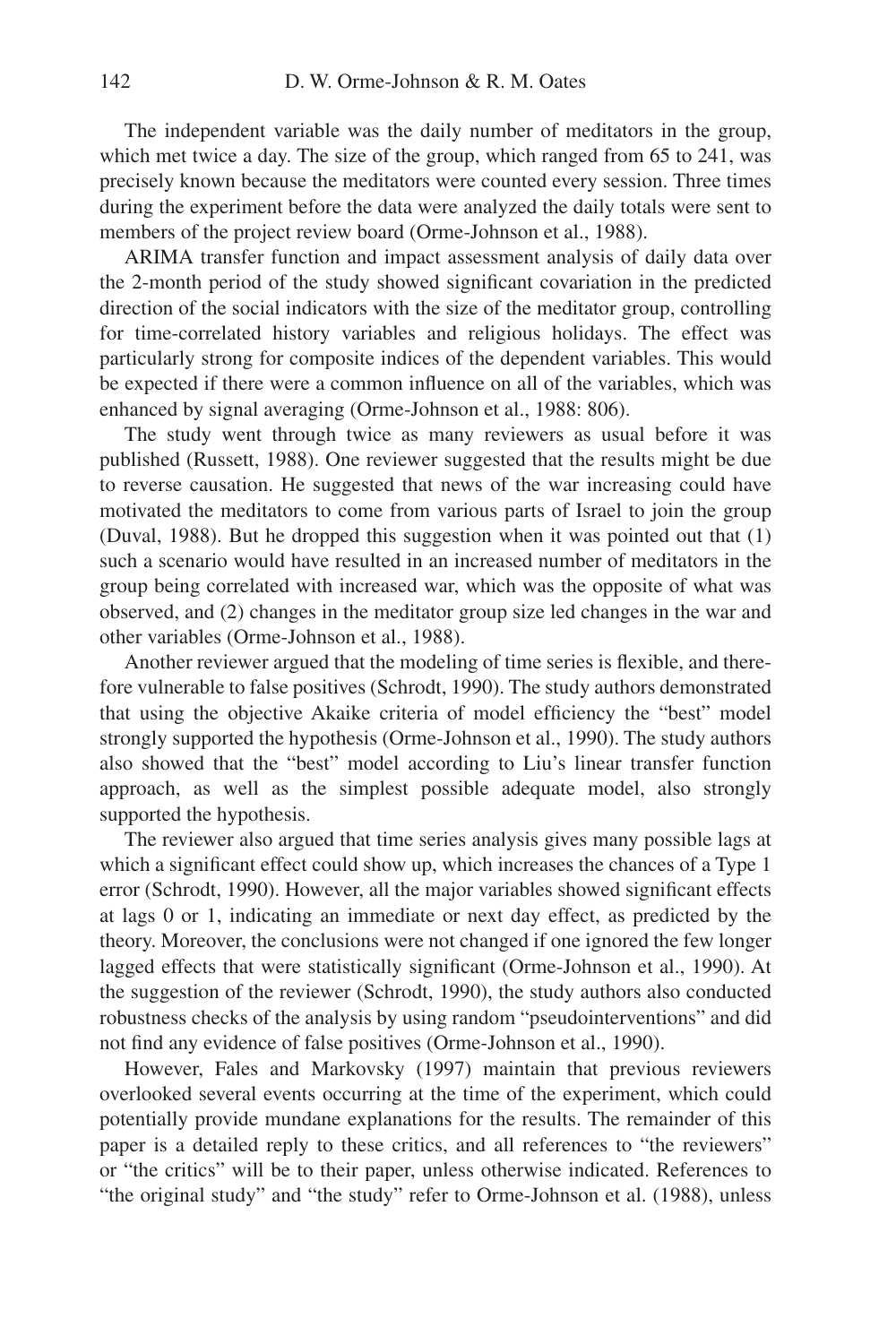otherwise indicated. In the first section of the paper we address the methodological issues raised by the reviewers, and then we take up the theoretical issues in the second section.

#### **Methodological Issues**

The reviewers maintain that several potentially confounding variables were not controlled: (1) other religious holidays; (2) August holidays; (3) summer heat; (4) the announcement and eventual withdrawal of Israeli troops from the Shouf mountains and its effects on the war; (5) the announcement and eventual resignation of Prime Minister Menachem Begin; and (6) a successful sweep of Beirut by the Lebanese army. (These events are described in detail in the *New York Times* Index "Middle East" for this period.) However, most of these events do not satisfy even the most minimal requirements of an alternative explanation, because they do not account for the observed significant correlations between the size of the meditator group and changes in the dependent variables in the predicted directions over the entire experiment.

#### *Holidays*

The original study did control for Rosh Hashanah, September 8, 1983, and Yom Kippur, September 17, 1983, and found that they did not diminish the meditator effect, nor did they have any effect on the war in Lebanon, although they did have a significant independent effect on a composite index for Israel, as shown in Tables 2a–e of the original study (p. 799). However, the reviewers contend that three other religious holidays, Succoth, Shemini Azeret, and Simhat Torah, could influence the results. In 1983, Succoth was celebrated in Israel over an 8-day period, from September 22 through September 29. Shemini Azeret and Simhat Torah were celebrated together in Israel on the eighth day of Succoth, so the 8 days of Succoth include all three holidays. It is obvious from simple visual inspection of figures published in the original paper that these 8 days cannot explain the co-variation between the size of the meditator group and the social indicators seen in the preceding 51 days for War Intensity (see Figure 2 of the original study, p. 794) or the Overall composite index (see Figure 3 of the study, p. 795). On 5 of the 8 days during Succoth, the war intensity in Lebanon was above the mean, disproving these reviewers' contention that these holidays might have been correlated with reduced hostilities.

#### *August*

The reviewers maintain that many people leave Israel in August because it is a vacation month and they propose that this may explain the reduction in automobile accidents. However, simple inspection of the published plots of the raw data, which were given to the reviewers, indicates that there was no special reduction in auto accidents during August (Orme-Johnson et al., 1988: Appendix A).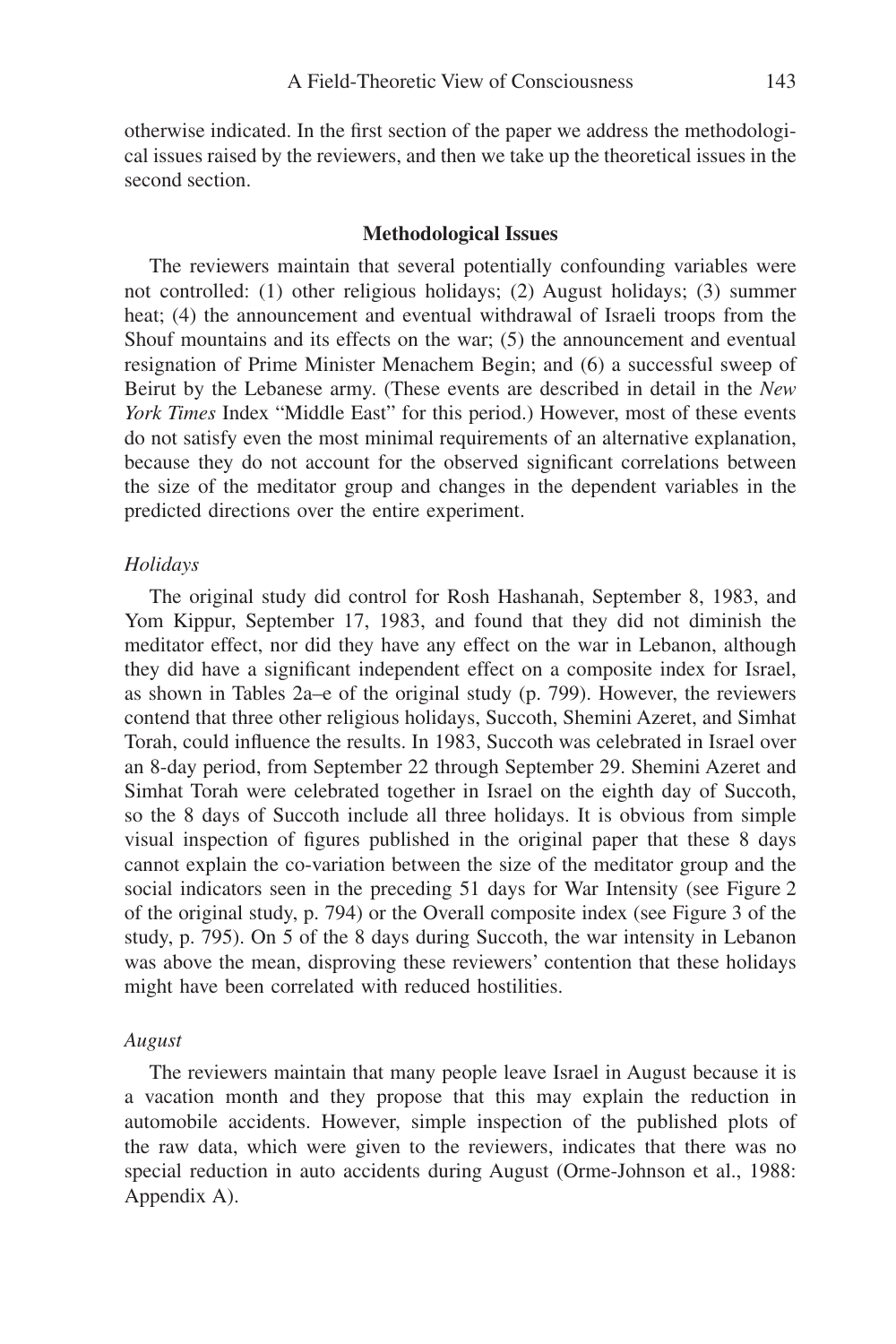## *Summer Heat*

The reviewers speculated that there may be a tendency to cook less during the hot weather of August, which might account for fewer fires in August. Again, inspection of the data plots shows that there were actually more fires in August than September, indicating more, not fewer, fires on hotter days. The reviewers also suggested that war hostilities may decrease during the desert heat of August, and inspection of Figure 2 of the original paper shows that war intensity does appear to be generally less in August than September. However, this does not explain the detailed correlation between meditation attendance and reduced warfare in both August and September.

#### *Military/Political Events*

The reviewers do not provide any rationale, specific predictions or even *post hoc* speculations for how the resignation of Prime Minister Begin, the withdrawal of Israeli troops from Lebanon, or the sweep of Beirut might be expected to influence the social indicators for Israel and Lebanon. Neither do they offer an explanation for how these events could account for the observed correlation between the rise and fall of the size of the meditator group and rise and fall of the quality-of-life indices. The quantitative analyses presented below show that although some of these events did have an effect on the quality-of-life index, they could not explain away the correlation between the meditator group size and the quality of life.

## **Methods**

## *Control Variables*

The first step in quantitatively assessing the reviewers' proposed alternative hypotheses was to create control variables that could be used in statistical analyses. This was done by coding the control days as "1's" and all other days as "0's" (see Table 1).

It can be seen in Table 1 that in addition to the controls suggested by the reviewers, other control variables were also coded: Allhol = all religious holidays in one variable; Aughol  $=$  August plus all religious holidays. Also coded were weekends vs. weekdays, vacation vs. work days, and hot vs. cool days. The weekend in Israel is considered to be Friday and Saturday. In additional to this definition, weekends were also defined as Saturday and Sunday, as well as Fridays, Saturdays, and Sundays taken together and also taken individually.

#### *Dependent Variable*

The Overall composite index of six individual quality-of-life indices shown in Table 1 was analyzed because it was the major dependent variable used in the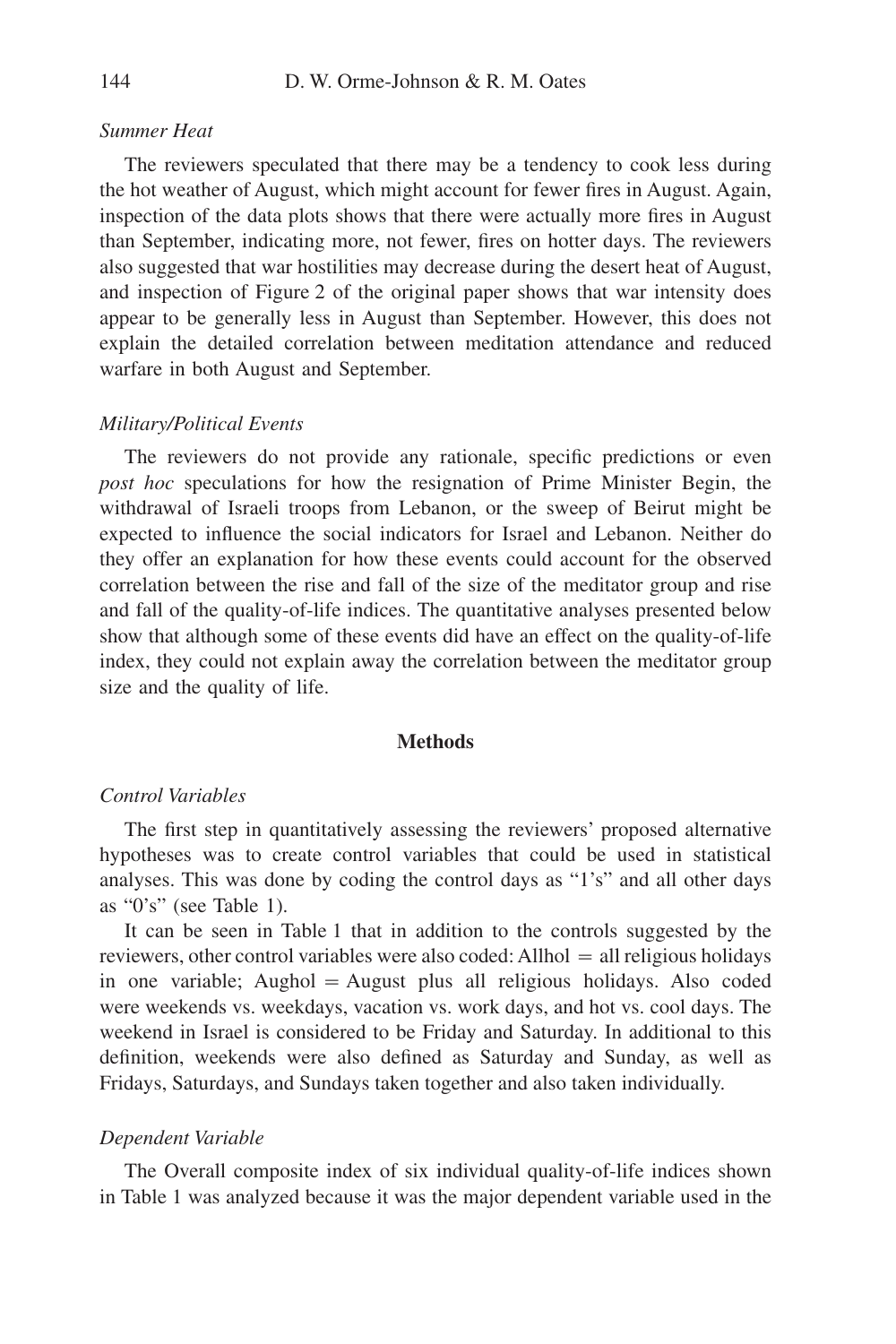| TABLE 1                  |  |  |  |  |
|--------------------------|--|--|--|--|
| Definitions of Variables |  |  |  |  |

| Variable    | Definition                                                                                                                                                                                                                                                                                                                                            |  |  |  |  |
|-------------|-------------------------------------------------------------------------------------------------------------------------------------------------------------------------------------------------------------------------------------------------------------------------------------------------------------------------------------------------------|--|--|--|--|
| Overall     | z-Transformed daily arithmetic mean of six standardized variables: Lebanon war<br>intensity scale, automobile accidents, fires, stock market, total Israeli crime, and<br>national mood. The index was z-transformed (mean = $0$ , SD = 1), and the<br>negative variables were inverted so that positive values indicate improved quality<br>of life. |  |  |  |  |
| OverallAR1  | The residuals of Overall for an autoregressive 1 (AR1) ARIMA noise model.                                                                                                                                                                                                                                                                             |  |  |  |  |
| ME Quartile | A categorical variable in which the four different quartiles of TM group size were<br>coded as 1, 2, 3, or 4, respectively. The range of numbers of meditators in<br>the ME group for the four quartiles were Q1 $(61-124)$ , Q2 $(125-157)$ ,<br>Q3 (158-179), and Q4 (180-241).                                                                     |  |  |  |  |
| Succoth     | The 8 days of Succoth (September 22–29, 1983) = 1's; the other 53 days = 0's.                                                                                                                                                                                                                                                                         |  |  |  |  |
| Allhol      | The 10 days of Succoth plus Rosh Hashanah (September 8, 1983) and Yom Kippur,<br>September 17) = 1's; the other 51 days = 0's.                                                                                                                                                                                                                        |  |  |  |  |
| August      | August $1-31 = 1$ 's; September $1-30 = 0$ 's.                                                                                                                                                                                                                                                                                                        |  |  |  |  |
| Aughol      | The 41 days of August 1–31 and Allhol = 1's; the other 20 days = 0's.                                                                                                                                                                                                                                                                                 |  |  |  |  |
| Weekends    | The 17 days of all Fridays and Saturdays in September and August, $1983 = 1$ 's;<br>the 44 weekdays $= 0$ 's.                                                                                                                                                                                                                                         |  |  |  |  |
| Vacations   | The 26 days when the stock market was closed (all Fridays and Saturdays, August<br>10 and September 7, 8, 21, 22, and $26-29$ = 1's; the 35 workdays = 0's.                                                                                                                                                                                           |  |  |  |  |
| Begin       | The 19 days from when Begin announced he would resign (August 28) until he<br>resigned (September 15) = 1's; the other 42 days = 0's.                                                                                                                                                                                                                 |  |  |  |  |
| Pullout     | The 28 days from when Israeli troops withdrew from the Shouf mountains to their<br>own border (September 3) until the end of the study (September 30) = 1's; the<br>33 days from August 1 to September $2 = 0$ 's.                                                                                                                                    |  |  |  |  |
| Temperature | The 31 days over the median maximum daily temperature for August and<br>September = 1's; the 30 days below the median temperature = 0's.                                                                                                                                                                                                              |  |  |  |  |

original study. It captures a global influence, which the theory predicts would be most clearly seen in a composite index due to signal averaging amplifying common variance (Orme-Johnson et al., 1988: 806).

In one of the analyses we used the Overall index without pre-whitening it, because a previous reviewer has suggested that the pre-whitening process may have created statistical artifacts that caused spurious significant outcomes (Schrodt, 1990). In addition, to meet the statistical assumption of independence of data points (Box & Jenkins, 1976), the prewhitened version of the Overall index was also analyzed. This variable, called "OverallAR1," has the first-order autoregression term removed. This is the simplest adequate noise model and is the same model that was used in the original paper (p. 789). Diagnostic tests showed that the AR1 model was adequate, with no significant individual autocorrelations or partial autocorrelations in the residuals, which were also not jointly significant, as indicated by the Ljung-Box *Q* statistic at 15 lags ( $Q_{15} = 6.93$ ,  $p < .96$ ). Consequently, the AR1 model rendered the data points statistically independent, effectively controlling for the possible confounding influences of cycles, trends, and drifts in the Overall index, such as from weekend effects or any other known or unknown time dependencies (Box & Jenkins, 1976).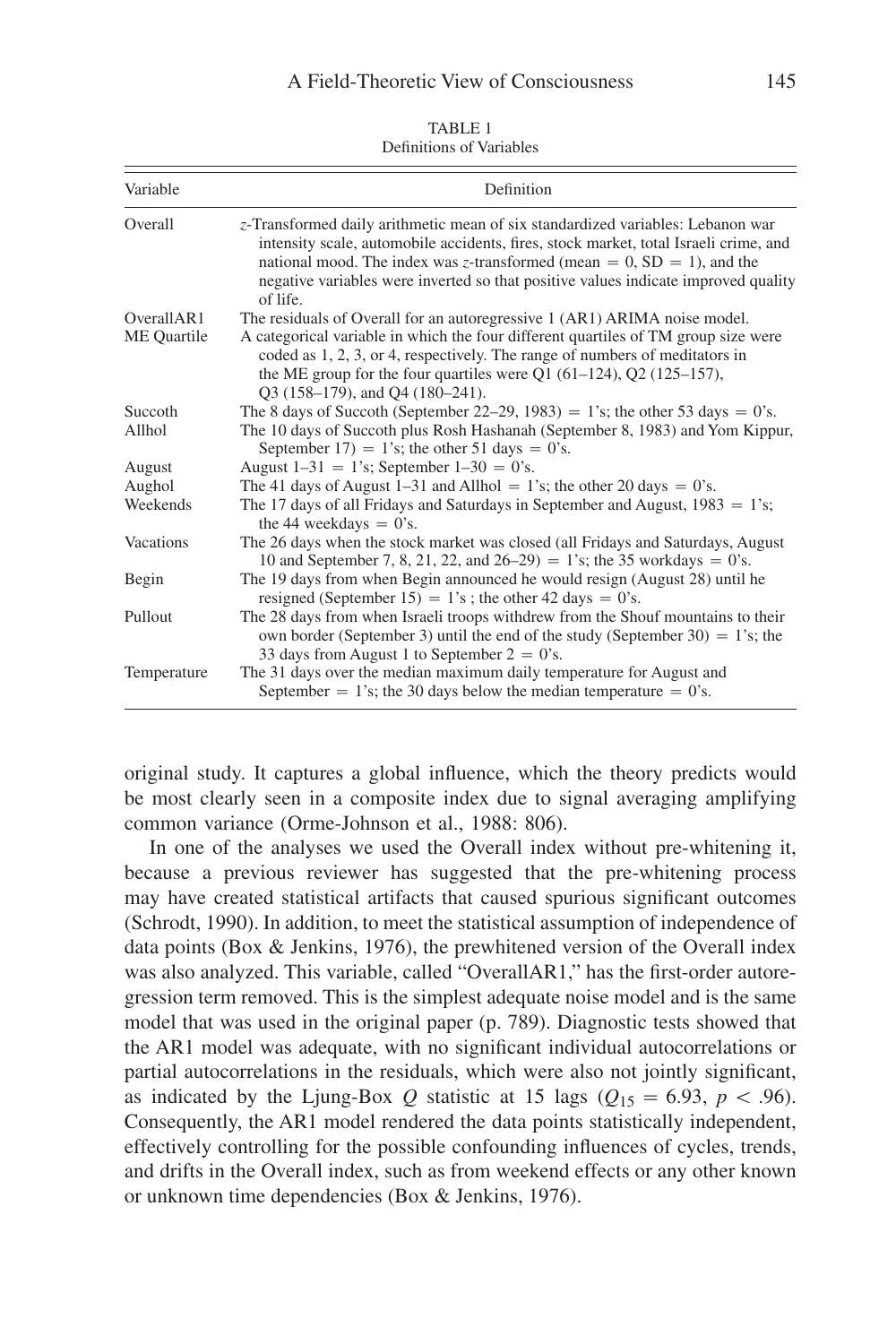#### *Independent Variable*

The independent variable was the quartile size of the TM group in Jerusalem (ME Quartile), in which "1's" represented days of the smallest quartile of group size and "2's," "3's," and "4's" represent successively larger quartiles, as defined in the original paper (see Table 1).

Figure 1 shows the temporal distribution of the four quartiles of meditatorgroup size over the course of the 61-day experiments, as well as the distribution of key controls: Aughol, Hot Days, the Begin Period, and Vacations.

#### *Statistical Analyses*

*Two-way analyses of variance (ANOVAs)*. The effects of each control variable were first tested one at a time. Controls and ME Quartile were entered together as independent variables in two-way ANOVAs to predict the dependent variables Overall or OverallAR1. These ANOVAs provided independent main effects for ME Quartile and for each of the Controls, as well as their interactions. The ANOVA model was:

Overall or OverallAR1 = ME Quartile + Control + ME Quartile  $\times$  Control.

*Reduced data sets*. To further test if any of the controls could account for the results, one-way ANOVAs of the effects of ME Quartile on Overall or OverallAR1 were conducted on reduced data sets *in which the control days were completely eliminated from the analyses.* For example, the effects of ME Quartile were assessed for only the 35 workdays or the 31 hottest days.



Fig. 1. The temporal distribution over the 61-day period of the International Peace Project in the Middle East (IPPME) of the independent variable, which was the quartiles of meditatorgroup size, Q1–Q4 (labeled 1–4), and four key control variables (labeled 5–8). It can be seen that the four quartiles of group size were irregularly distributed over the experiment, and autocorrelations indicated they were virtually randomly distributed.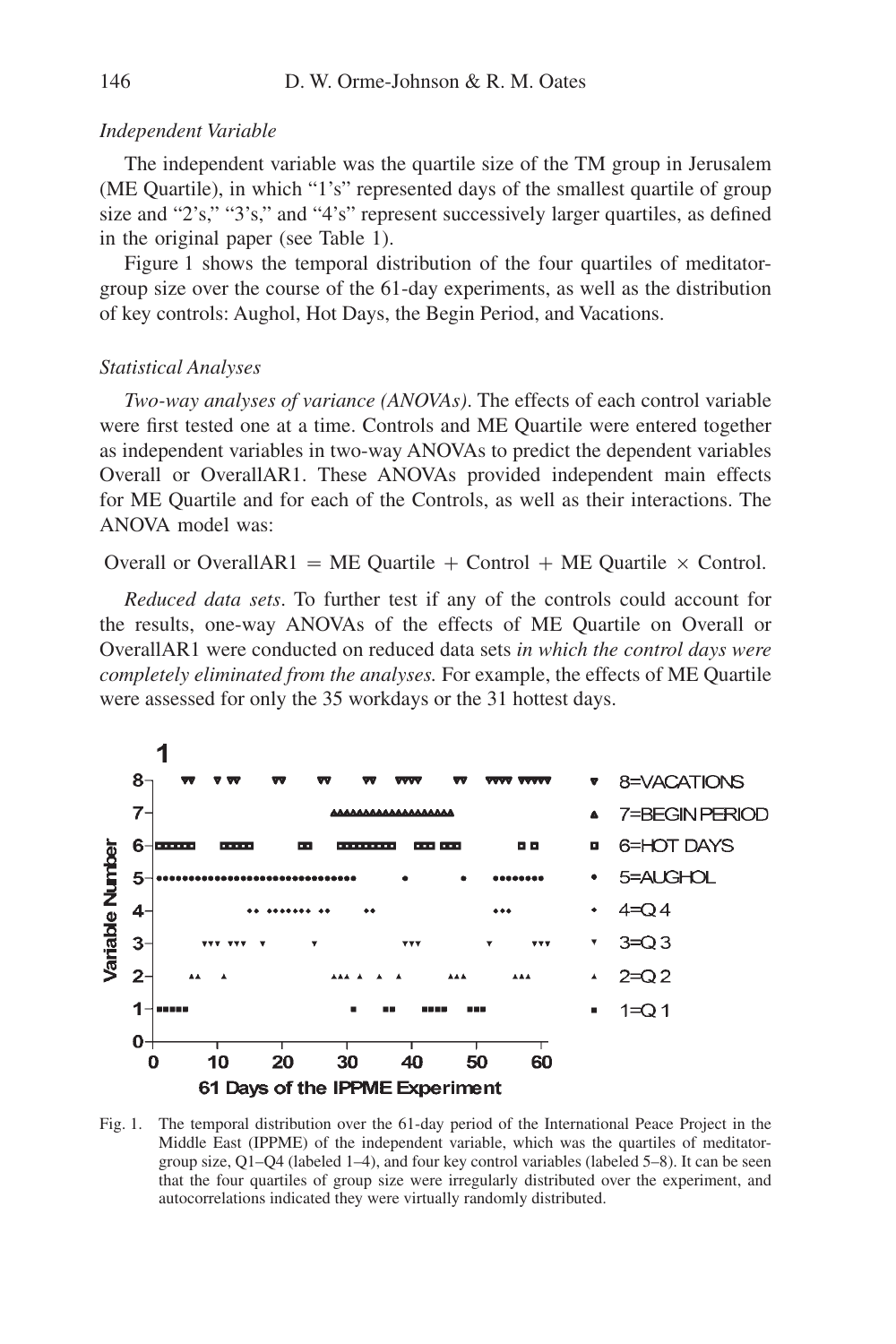*Random samples.* As a general test of whether the correlation between the size of the meditator group and change in social indicators was due to any particular days or events, random samples of data were also analyzed. The sequence of the 61 days of data was randomized three times, and both the first and second halves of the randomized series were used, giving six 50% random samples. One-way ANOVAs of the effects of ME Quartile on Overall and OverallAR1 were then performed on each random sample.

*Analyses of covariance (ANCOVAs)*. To test whether any *combination* of control variables could account for the results, different sets of control variables were systematically entered as covariates in ANCOVAs, using the model:

Overall or OverallAR1=ME Quartile + Covariates.

## **Results**

Overall and OverallAR1 met the ANOVA assumptions of homogeneity of variance, normal distribution, interval scale or better, and for OverallAR1, independence of cases.

*Results of two-way ANOVAs.* The simplest ANOVA model of ME Quartile without any control variables in the equation, as well as all models that included control variables, showed that ME Quartile had a significant effect in the predicted direction (see Figure 2A and B for plots of the means; Tables 2A and B for the significance levels). Some control variables had independent significant effects (Figure 3A and B; and Tables 2A and B, column 3). However, none of the controls eliminated the significance of ME Quartile on either Overall or OverallAR1 (*p* values ranged from  $\lt$ .003 to  $\lt$ .0001, see Tables 2A and B, column 2).

The other variables studied (i.e., weekends defined as Saturdays and Sundays; Fridays, Saturdays, and Sundays taken together or separately; the specific days of Begin's announcement and resignation; the specifi c day of the pullout of the Israeli army) also had no effect on the significance of ME Quartile.

*Interactions*. Column 4 of Tables 2A and B shows that none of the computable interactions between ME Quartile and Controls (August, Pullout, and Temperature) were significant. The other interactions could not be calculated because of too few observations in the interaction cells. However, additional analyses, in which adjacent ME Quartiles were collapsed to create cells with large enough *n* values to compute the interactions, found that none of the other interactions were significant (Weekends,  $p < .34$ ; Vacations,  $p < .1$ ; Begin,  $p < .28$ ). This indicates that as the size of the meditator group increased, the Overall and OverallAR1 indices increased the same way during control days as during non-control days.

## *Effect Sizes*

The effect size of the meditator group on the Overall and OverallAR1 quality-of-life indices was here defined as the difference between the means for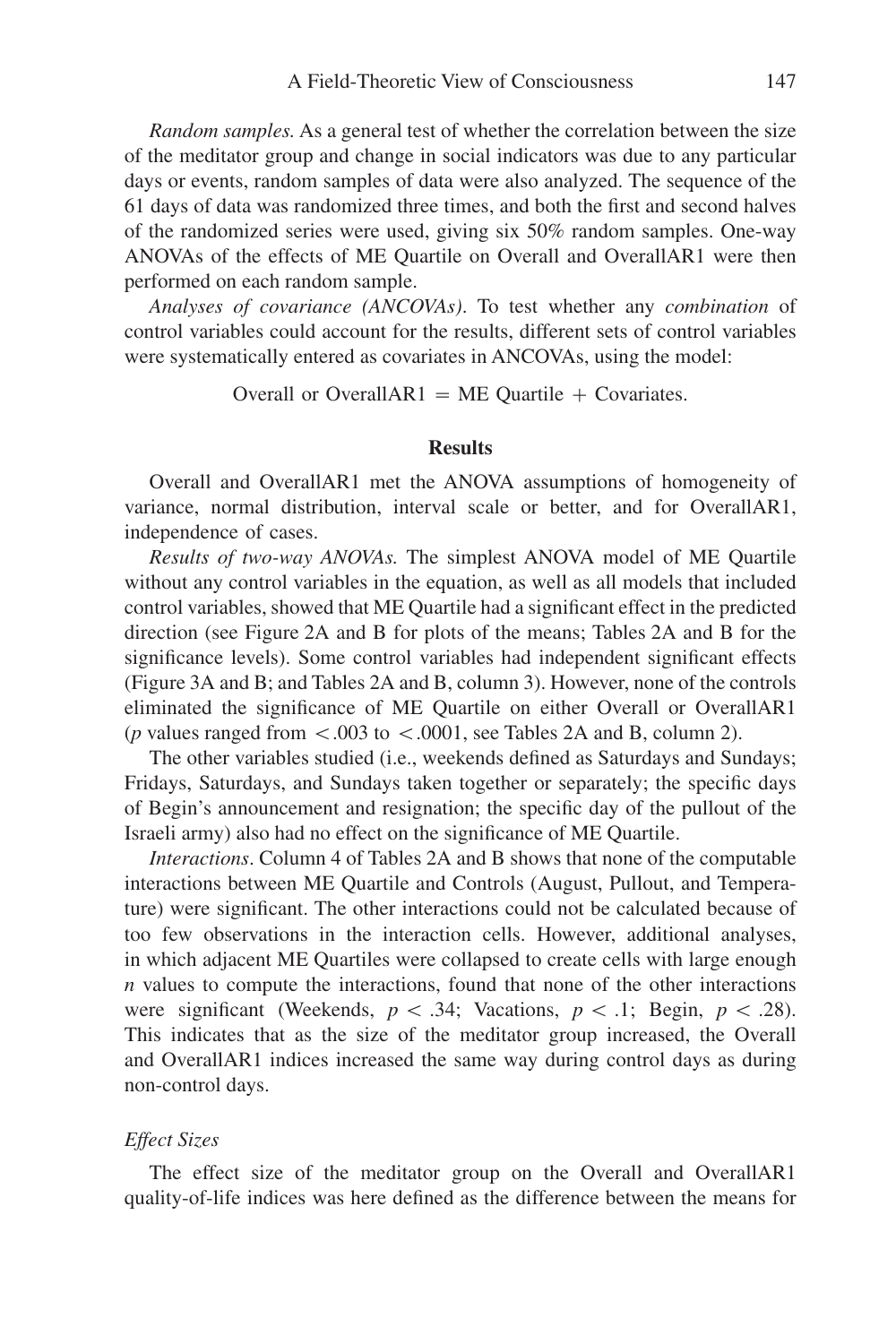

Fig. 2. A. The means from ANOVAs on the Overall composite index for each of the four quartiles of group size of Transcendental Meditation and TM-Sidhi program participants (ME Quartile). In all cases, increases in the group size were significantly associated with increases in quality of life (see *p* values in Table 2A). The darkest line shows the results with no control variable present in the analysis, and the other lines show the results with the nine various controls included. The error bars are standard errors of the mean for the analysis with no control variable. B. The results for the OverallAR1 index (the Overall index prewhitened with an ARIMA AR1 term). These results are parallel to those for the un-prewhitened index shown in A—a predicted increase in the quality of life as a function of increasing the group size of meditators, irrespective of the influences of the control variables. The error bars are standard errors of the mean for the analysis with no control variable present, indicated by the darkest line (see *p* values in Table 2B).

the smallest and largest quartiles. The effect sizes are in standard deviation (SD) units because these indices are z-transformed data, already expressed in SD units (Cohen, 1988; Glass et al., 1981).

ME Quartile had a larger effect size than any of the control variables, which can be graphically seen by comparing Figure 2A and B with Figure 3A and B.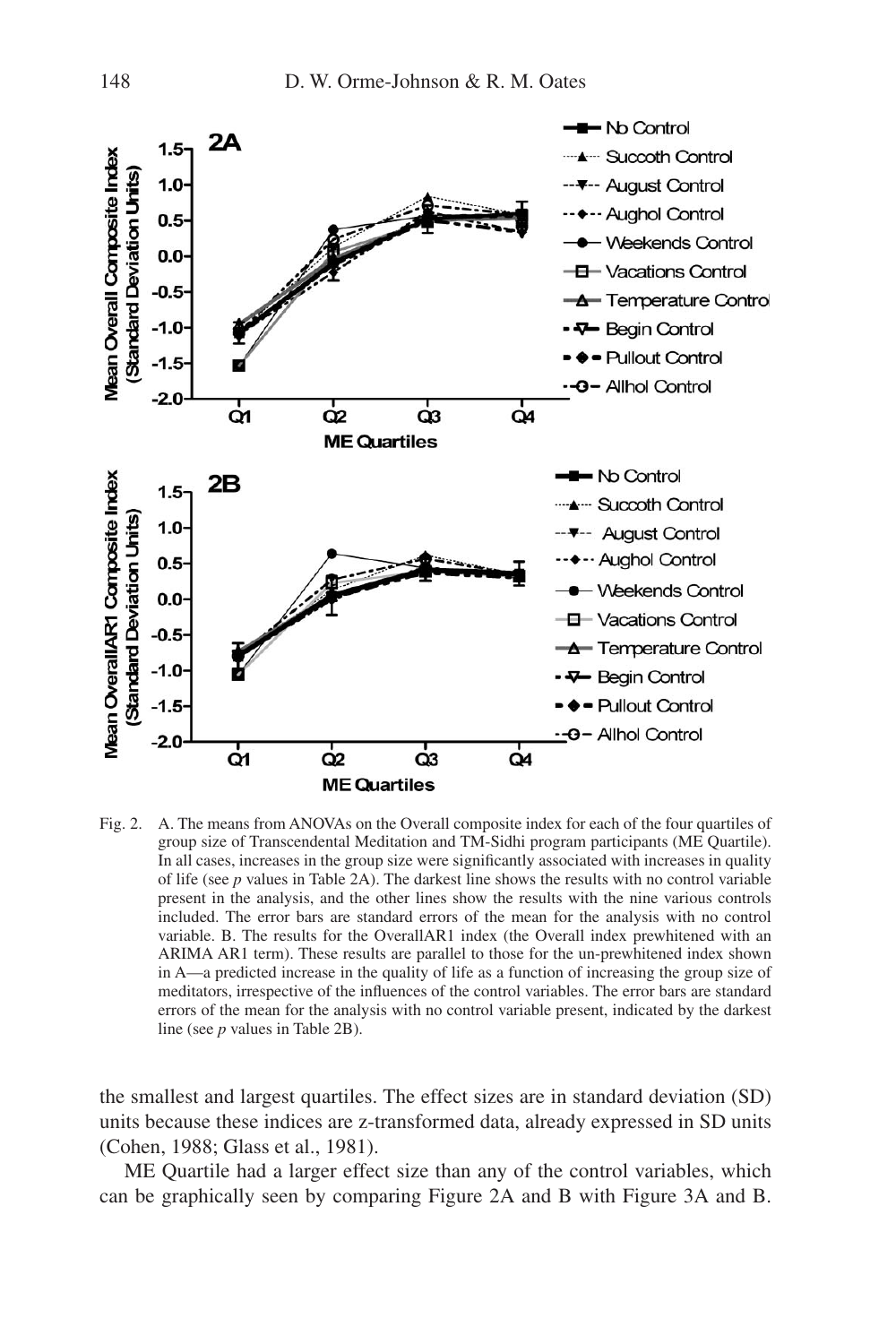| Dependent variable $=$ Overall |                                      |                                  |                                                |  |  |  |
|--------------------------------|--------------------------------------|----------------------------------|------------------------------------------------|--|--|--|
| Control variable               | p Value, main effect,<br>ME quartile | p Value, main effect,<br>control | $p$ Value, interaction,<br>$ME \times control$ |  |  |  |
| Succoth                        | .0001                                | .005                             | NA                                             |  |  |  |
| Allhol                         | .0001                                | .0002                            | NA                                             |  |  |  |
| August                         | .0001                                | .24                              | .24                                            |  |  |  |
| Aughol                         | .0001                                | .34                              | <b>NA</b>                                      |  |  |  |
| Weekends                       | .0001                                | $\cdot$ 3                        | <b>NA</b>                                      |  |  |  |
| Vacations                      | .003                                 | .24                              | <b>NA</b>                                      |  |  |  |
| Begin                          | .0001                                | .03                              | NA                                             |  |  |  |
| Pullout                        | .0001                                | .09                              | .49                                            |  |  |  |
| Temperature                    | .001                                 | $\cdot$ 1                        | .98                                            |  |  |  |

TABLE 2A Overall Index: *p* Values from the Two-Way Analyses of Variance

Note:  $NA$  = not applicable because of insufficient data in one of the ANOVA cells to compute the interaction.

| Dependent variable = $OverallARI$                                                                                                                  |       |     |           |  |  |  |  |
|----------------------------------------------------------------------------------------------------------------------------------------------------|-------|-----|-----------|--|--|--|--|
| $p$ Value, main effect,<br>$p$ Value, main effect,<br>$p$ Value, interaction,<br>Control variable<br>ME quartile<br>$ME \times control$<br>control |       |     |           |  |  |  |  |
| Succoth                                                                                                                                            | .0005 | .1  | NA        |  |  |  |  |
| Allhol                                                                                                                                             | .0001 | .01 | NA.       |  |  |  |  |
| August                                                                                                                                             | .0003 | .29 | .75       |  |  |  |  |
| Aughol                                                                                                                                             | .001  | .82 | <b>NA</b> |  |  |  |  |
| Weekends                                                                                                                                           | .001  | .04 | NA        |  |  |  |  |
| <b>Vacations</b>                                                                                                                                   | .003  | .04 | <b>NA</b> |  |  |  |  |
| Begin                                                                                                                                              | .001  | .18 | NA        |  |  |  |  |
| Pullout                                                                                                                                            | .0003 | .22 | .9        |  |  |  |  |
| Temperature                                                                                                                                        | .003  | .66 | .98       |  |  |  |  |

TABLE 2B OverallAR1 Index: *p* Values from the Two-Way Analyses of Variance

Note:  $NA$  = not applicable because of insufficient data in one of the ANOVA cells to compute the interaction.

The mean effect size of the 10 two-way ANOVAs for ME Quartile on the Overall index was 1.67 SD. By comparison, the difference between the control days and non-control days was only 0.97 and 0.84 SD for Allhol and Succoth, respectively. During the Begin period, the quality-of-life index decreased by 0.5 SD compared with all other days, and during hot days it decreased by 0.36 SD compared with cool days. After the withdrawal of the Israeli army from Lebanon (Pullout, which was basically September compared with August), the quality-of-life index decreased by 0.34 SD. These data indicate that the effect size of ME Quartile was 1.7 times as large as Allhol, twice as large as Succoth, 3.3 times larger than the Begin variable, 4.6 times larger than Temperature, and 4.9 times larger than the effects of the Pullout of the Israeli army.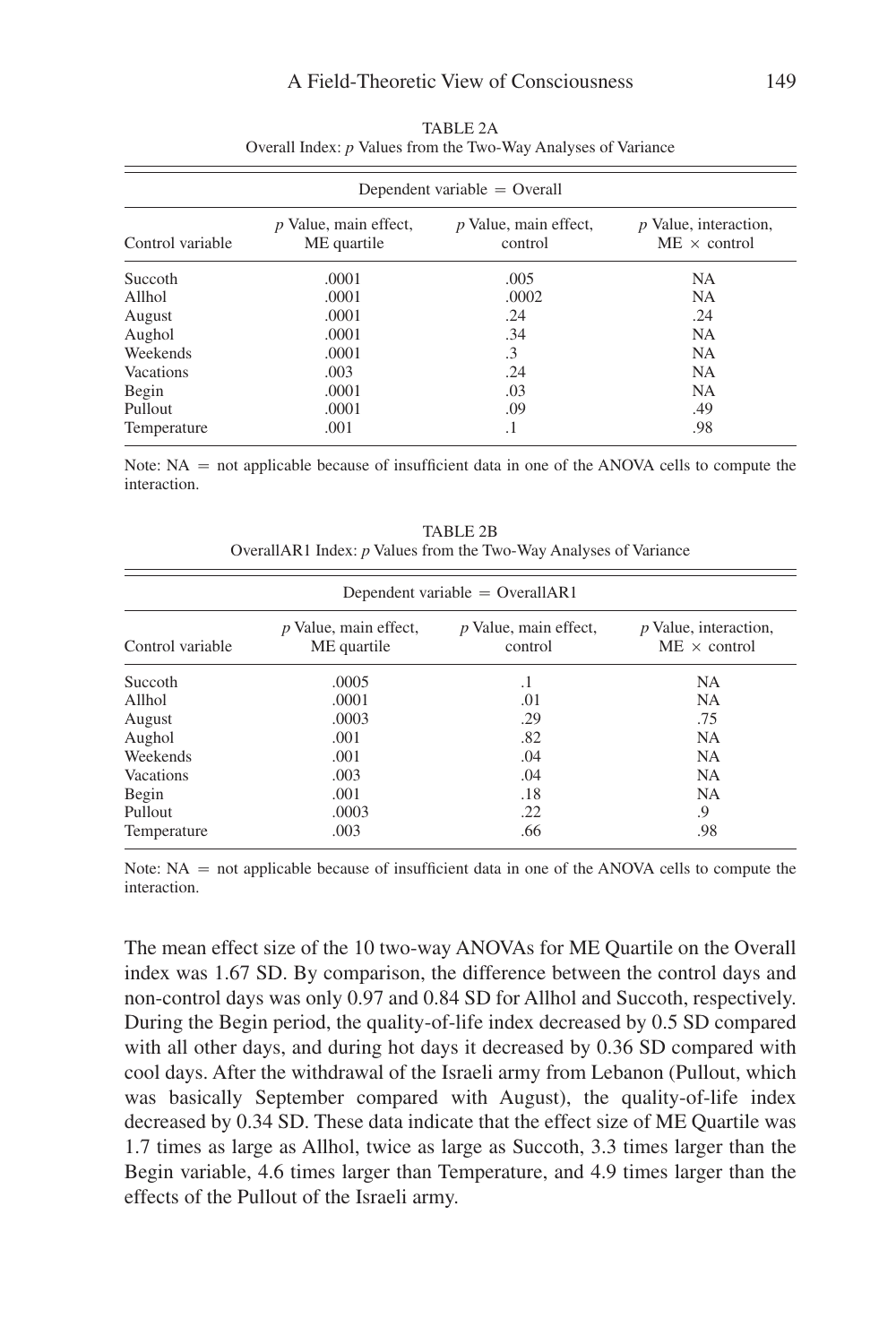

Fig. 3. A. The main effects of control days contrasted with non-control days for the Overall composite index. Standard error bars are shown for the variables that changed significantly on the control days (higher quality of life on Succoth and Allhol, lower quality of life during the Begin resignation) (see *p* values in Table 2A). B. The main effects of control days contrasted with non-control days for the prewhitened Overall $AR1$ . The index was significantly higher during Weekends and Vacations and all religious holidays (Allhol) compared to other days, but these effects could not explain the meditator effect (see *p* values in Table 2B).

*Results for reduced data sets.* The results for the reduced data sets in which control days are eliminated are shown in Table 3. The *n* values in Table 3 show the number of days used in each analysis (also refer to definitions of variables in Table 1). In all cases, the ME Quartile had a significant effect, even during the days when the various control days were completely eliminated from the analysis. This conclusively shows that none of the control days could account for the effects of the co-variation between the meditator group size on the quality-of-life indices.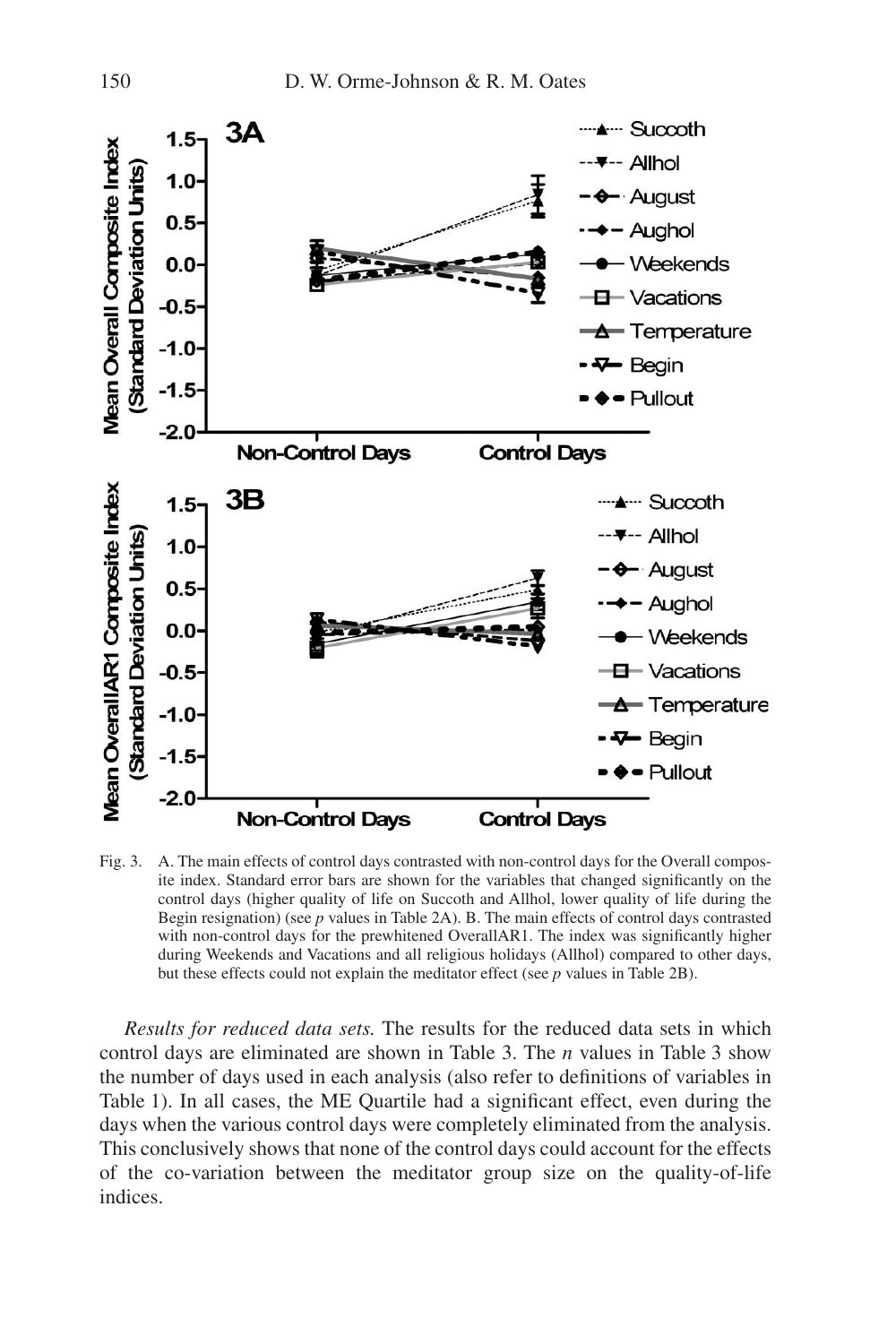| Results (p) values) for Requeed Data Sets. One-way AlvOvAs for ME Quartiful on the Overall and<br>OverallAR1 Indices of Quality of Life for Data Sets in which the Control Days Were Eliminated<br>from the Analyses |                 |         |       |       |     |                                                                                                                                                                                       |       |                          |        |
|----------------------------------------------------------------------------------------------------------------------------------------------------------------------------------------------------------------------|-----------------|---------|-------|-------|-----|---------------------------------------------------------------------------------------------------------------------------------------------------------------------------------------|-------|--------------------------|--------|
|                                                                                                                                                                                                                      | Non-<br>Succoth | Non-    |       |       |     | Septem- Non- Week- Workdays Non-<br>Allhol ber only Aughol days only only Begin<br>$(n = 53)$ $(n = 51)$ $(n = 30)$ $(n = 20)$ $(n = 44)$ $(n = 35)$ $(n = 42)$ $(n = 33)$ $(n = 31)$ |       | Non-<br>pullout Hot days |        |
| Overall<br>Overall-                                                                                                                                                                                                  | .000001         | .000001 | .0006 | .0009 |     | .000002 .000001                                                                                                                                                                       | .0003 | .0001                    | .00006 |
| AR1                                                                                                                                                                                                                  | .0007           | .0003   | .02   | .04   | .01 | .002                                                                                                                                                                                  | .009  | .01                      | .003   |

TABLE 3 Results (*p* Values) for Reduced Data Sets: One-Way ANOVAs for ME Quartile on the Overall and

Note:  $n =$  number of days included in the analysis.

*Results for random samples.* The additional ANOVAs on the six random samples of  $50\%$  of the data showed that in all cases ME Quartile was significant for both Overall and OverallAR1 ( $p$  values ranged from  $\lt$ .02 to .00001, see Figure 4).

*Results of ANCOVAs.* ANCOVA showed that no combination of control variables eliminated the significance of ME Quartiles on Overall or OverallAR1. The significant controls for Overall from the two-way ANOVAs, as shown in Table 2A, were Succoth, Allhol, Begin and, marginally, Pullout and Temperature. Since Allhol included Succoth, Allhol was initially used as the covariate entered along with Begin, Pullout, and Temperature as covariates. In this combination, only Begin and Pullout were significant, and when just these two were entered together, they were both significant predictors (Begin,  $p < .003$ ; Pullout,



Fig. 4. The effects of ME Quartile on the Overall composite index for six random samples of 50% of the Data (R1A to R3B) as well as for the full data set (darkest line). It can be seen that the effect of the meditator group was evident for each random sample of data. The *p* values are indicated in the legend. Parallel results were found for OverallAR1.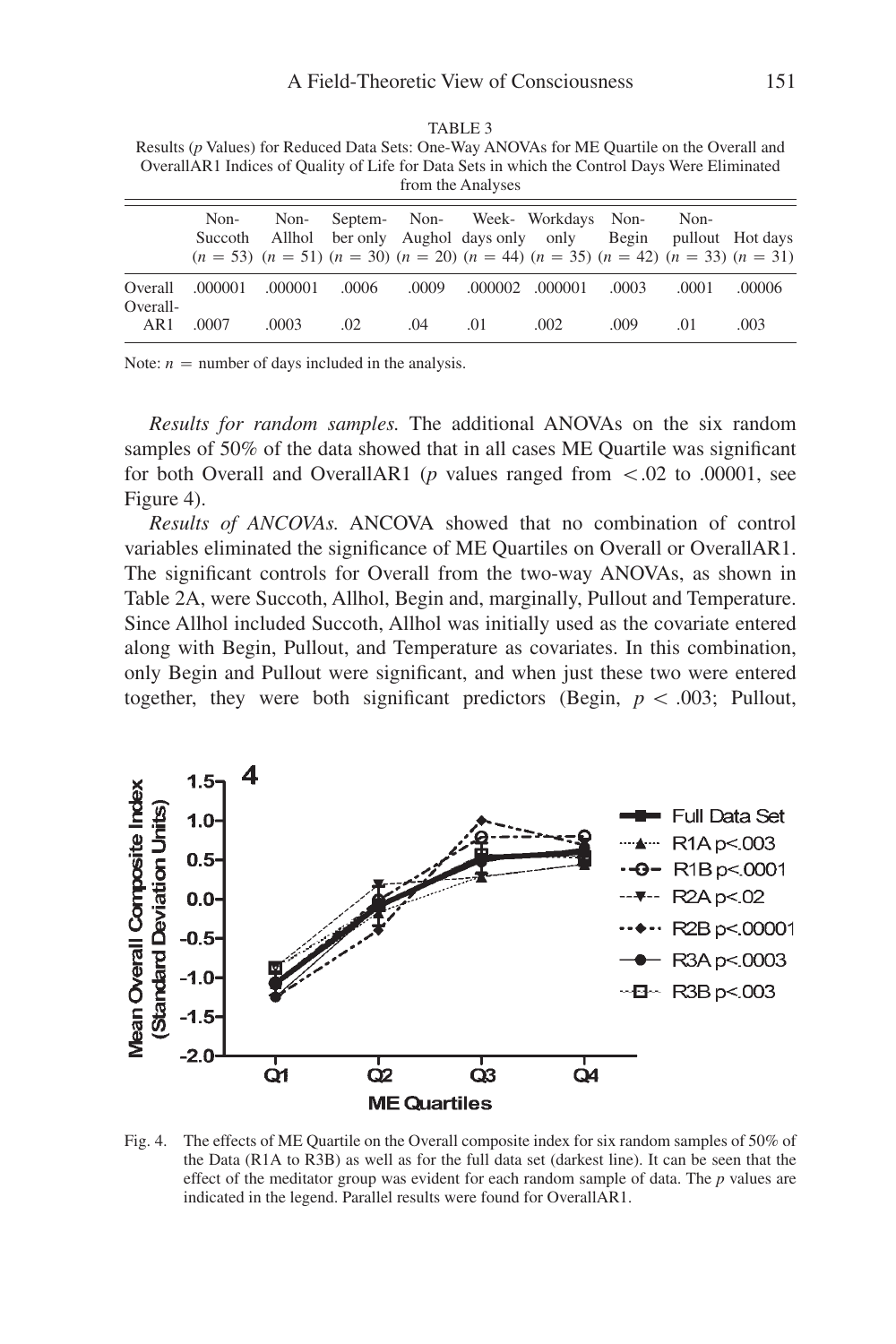$p < .009$ ), and they were correlated with each other  $r = .3$ . The multiple *R* was 0.45,  $p < 0.002$ . However, with Begin and Pullout added jointly as covariates, ME Quartile was, if anything, even a more significant predictor of Overall than before  $(p < .000001)$ .

For OverallAR1, the significant controls from the two-way ANOVAs were Allhol, Weekends, and Vacations (Table 2B). These variables were highly redundant, because Vacations is a composite of the other two. We saw earlier that Vacations alone could not explain the results, because the results were significant when these days were completely eliminated from the analysis (see Table 3, Workdays, *p* < .002). Therefore, we entered Allhol and Weekends together as covariates. They were both significant ( $p < .05$  and  $p < .006$ , respectively;  $R = 0.42$ ,  $p < .004$ ) and were only correlated by  $r = 0.02$ . This indicates that religious holidays and weekends made independent contributions to predicting the quality of life as represented by OverallAR1. However, with these covariates jointly included, the effect of ME Quartile on OverallAR1 was still strong ( $p < .009$ ).

Other combinations of covariates also did not alter the basic conclusions. For the Overall index, the best combination of covariates, defined as the largest *R*, was Begin ( $p < .001$ ), the high holidays (Yom Kippur and Rash Hashanah,  $p < .03$ ), Pullout ( $p < .03$ ), and Weekends ( $p < .08$ ); multiple  $R = 0.56$  ( $p < .0004$ ). With these covariates in the model, ME Quartile was significant  $(p < .000004)$ . The best set of covariates for OverallAR1 was Weekends ( $p < .01$ ), high holidays  $(p < .02)$ , and Begin  $(p < .05)$ ; multiple  $R = 0.49$   $(p < .002)$ . With these covariates in the model, ME Quartile had a significant effect on OverallAR1  $(p < .009)$ .

#### **Discussion**

Formal statistical analyses verified the impression given by simple inspection of published graphs of the data that none of Fales and Markovsky's (1997) proposed alternative explanations could account for the results of the International Peace Project in the Middle East (Orme-Johnson et al., 1988). The finding that the meditator effect became more significant when controls were added as covariates indicates that the controls had an independent effect. In consequence, the inclusion of controls reduced the error variance, thus increasing the statistical significance of the meditator effect.

The positive results for the un-prewhitened "raw" Overall index demonstrate that the outcomes were not due to distortion of the data by the prewhitening process, as a previous critic has suggested (Schrodt, 1990).

The positive outcomes using the prewhitened index (OverallAR1) demonstrate that the results are not due to autocorrelations in the data, as was previously demonstrated using the ARIMA methodology in the original paper (Orme-Johnson et al., 1988) and in a reply to a critic (Orme-Johnson et al., 1990). Nor can the results be attributed to possible autocorrelations in the independent variable (ME Quartile), because an independent variable can take any form as long as the dependent variable is prewhitened (Box & Jenkins, 1976).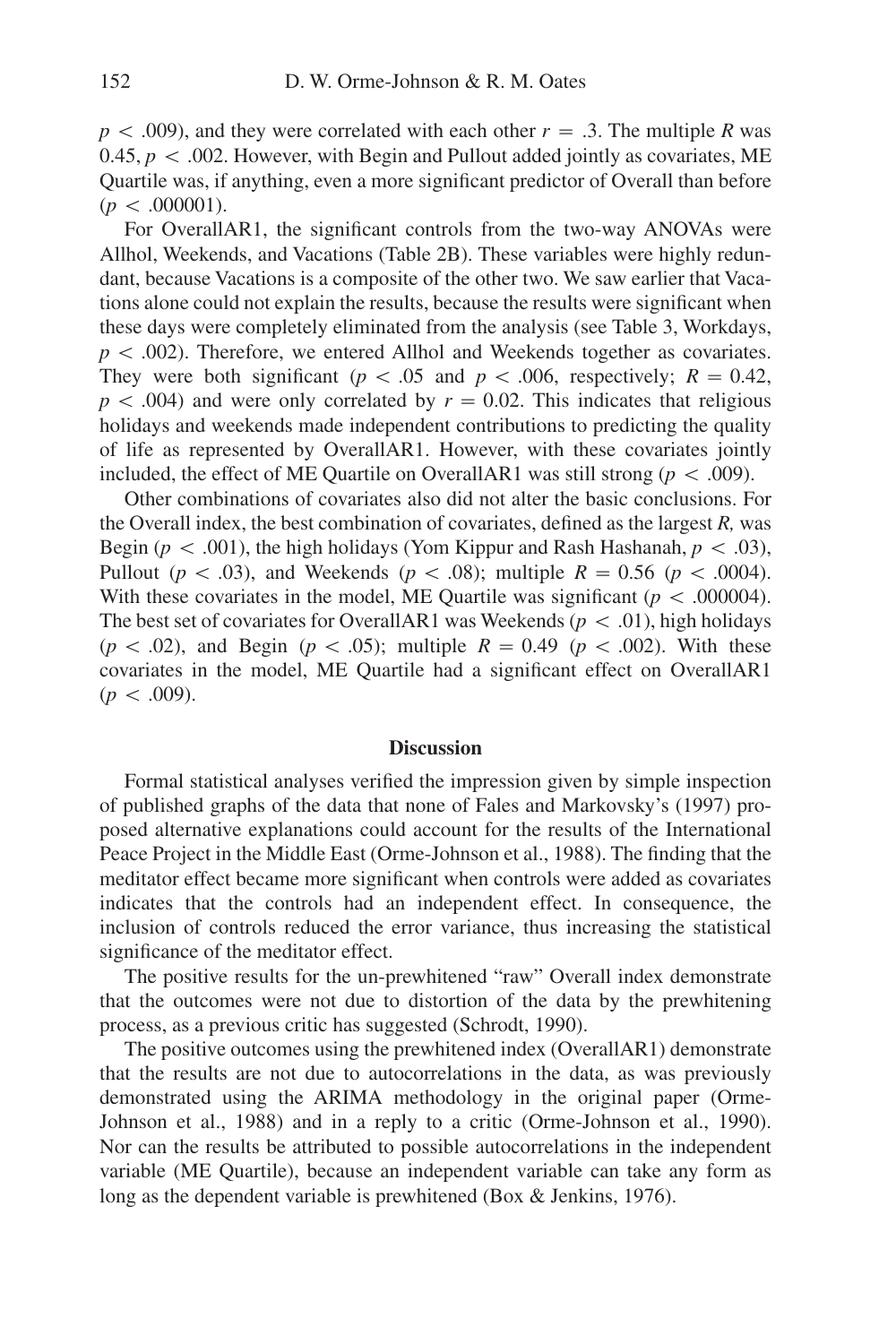The results of the two-way ANOVAs demonstrate that none of the control variables *taken one at a time* could account for the effects of the meditator group of the Overall index of social indicators. The results of the ANCOVAs further showed that *no combination* of the control variables could account for the results. The results of the ANOVAs when the control days were completely removed from the data sets conclusively establish that the control variables could not account for the results. Finally, the analyses of six random samples of 50% of the data are a generalized demonstration that the meditation effect is a general feature of the data, which does not depend on any special events or days.

The effect size of the meditator group was strong in comparison to the effects of holidays and the major military/political events at the time. The fact that vacations, the Begin resignation, and the pullout of the Israeli army from Lebanon did have significant effects on the composite index of quality of life in Israel and Lebanon demonstrates construct validity for the index. It shows that the index was sensitive to key social and political events at the time. Construct validity is further supported by the apparent face validity of these effects, e.g., increased quality of life during vacations and decreased quality of life during the Begin resignation.

However, the effect sizes of the control variables, which ranged from 0.34 to 0.97, were not as strong as the effect sizes for the meditator group, which averaged 1.67. Given that an effect size of over 0.8 is considered large in the social sciences (Cohen, 1988), the effect size of 1.67 for ME Quartile is impressive. Moreover, the finding that it was 1.7 to 4.9 times larger than major events at the time supports the suggestion that the Maharishi Effect operates from the fundamental level of the unified field (Hagelin, 1987, 1989).

The lack of significant interactions between the ME Quartile and the control variables indicates that the effect operates the same way during control days as during other days. For example, the effect was apparent during both August and September, during both hot days and cool days, during both vacation days and workdays, etc. This shows that the effect is robust across different cultural, military/political, and climatic conditions, as has been demonstrated by previous research (Assimakis & Dillbeck, 1995; Cavanaugh, 1987; Cavanaugh & King, 1988; Davies & Alexander, 2005; Dillbeck, 1990; Dillbeck et al., 1987, 1988; Hagelin et al., 1999).

Since the various potentially confounding events suggested by Fales and Markovsky (1997) do not provide a mundane explanation for the results, con sideration of their criticism of the theory of the collective consciousness is warranted.

## **Theoretical Issues**

Fales and Markovsky (1997) build their critique of the theory around five main points, which they quote from the original paper (Orme-Johnson et al., 1988):

(1) Collective consciousness is the wholeness of consciousness of the group, that is more than the sum of the consciousnesses of all individuals composing that group. (p. 778)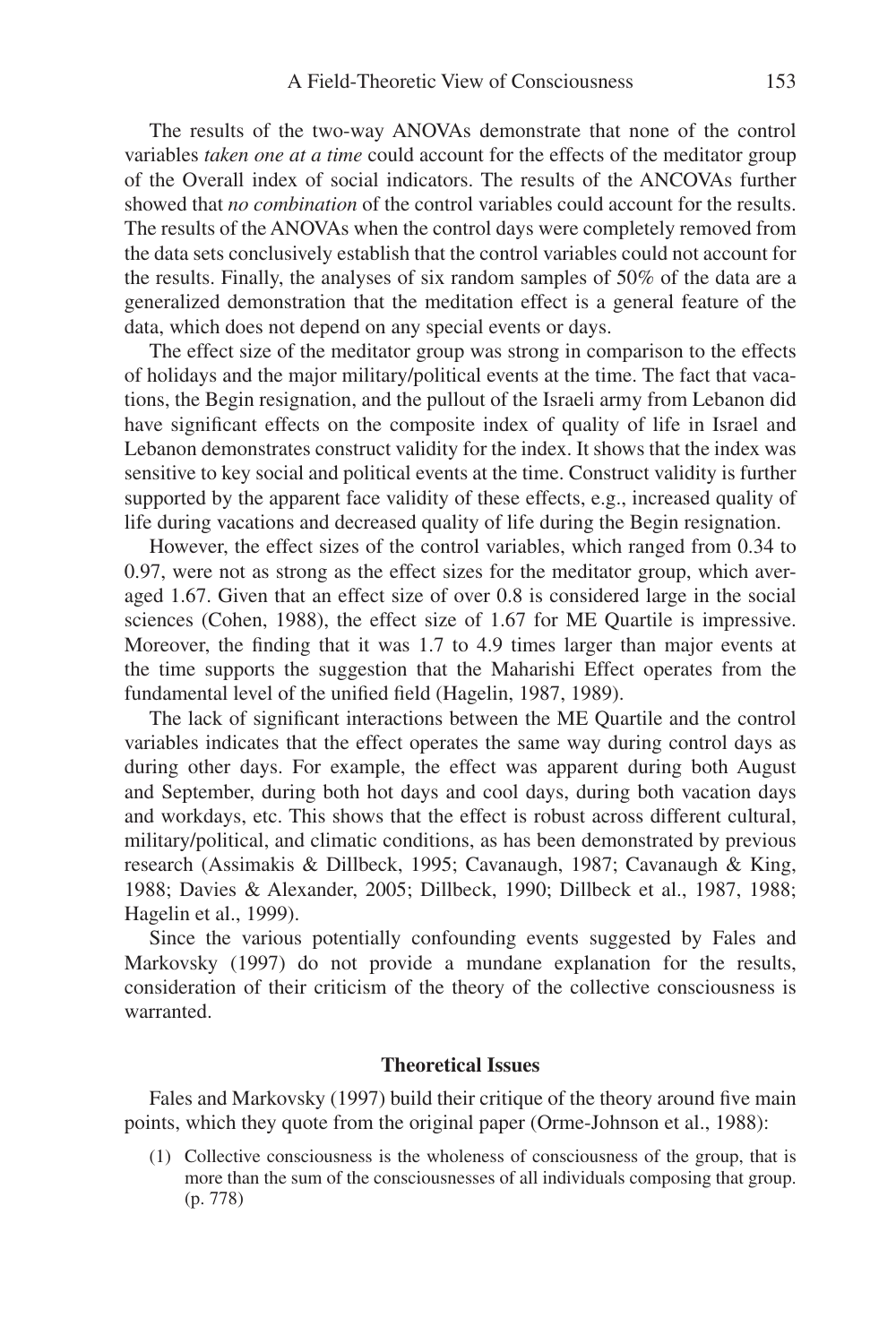- (2) [The theory] posits a unified field of "pure consciousness" as the basis of the diverse activities of all individual minds. All processes of thought and perception are viewed as fluctuations or qualified expressions of this underlying, unqualified, least-excited state of consciousness. Maharishi likens the individual mind transcending its more active levels and experiencing its basis in pure consciousness to a localized wave settling to become the silent, unbounded surface of the ocean. Such experiences are said to create nonlocal, field-like effects of order and coherence in the environment. (pp. 778–779)
- (3) Nonlocal effects could be mediated through the agency of the unified quantum field due to the intrinsically nonlocal structure of space-time at this scale. (p. 784)
- (4) A potential explanation for the apparent propagation of such coherent effects may lie, however, at the ultimate scale of superunification, the Planck scale of  $10^{-33}$  cm and  $10^{-44}$  sec, where the fundamental force and matter fields are said to become fully unified. (p. 784)
- (5) The localized conscious awareness of the individual becomes experientially connected back to pure consciousness, the unified source of order and intelligence at its base, thus increasing coherence, reducing stress, and accelerating development in the larger society. (p. 785)

The reviewers then cite an equation from the paper, which predicts how many people will be affected by the meditators living in the population and by a special advanced group. This equation was explained in the original paper as follows:

With the introduction of the more advanced TM-Sidhi program in 1976, Maharishi anticipated an even more marked influence of coherence in collective consciousness. He predicted that when the TM-Sidhi program was practiced in a group by as few as the square root of one percent ( $\sqrt{1\%}$ ) of a population, there would be a measurable effect on standard indices of quality of life. This prediction is based on a field theoretic model describing the coherent superposition of amplitudes, in which the intensity of the effect generated is proportional to the square of the number of participants (Hagelin, 1987). For example, in coherent systems such as lasers, the coherent elements in the system have an influence that is proportional to their number squared, whereas incoherent elements generally have an influence that is proportional only to their number. Thus the predicted population size influenced by a given number of TM and TM-Sidhi program participants would be tentatively modeled by the polynomial:

$$
ME = aN_1 + bN_2^2 \tag{1}
$$

where ME (Maharishi Effect) is defined as the size of the population that is positively influenced by the number of independent meditators distributed throughout the population  $(N_1)$ , and the number of individuals practicing the more advanced TM-Sidhi program collectively in one place  $(N_2)$ . The quadratic term reflects the proposed coherent influence resulting from constructive interference of the group of  $N_2$  subjects. Coefficients a and b are empirically defined constants, with data suggesting that both have an estimated value of approximately  $10^2$  (for values of N over 100). The absence of a constant term follows from the assumption that the effect vanishes (and does not diverge) as N tends to zero. (Cubic and higher-order terms are neglected because they have no clear theoretical motivation). The apparent necessity for having a single group meet at one time and place to produce this  $\sqrt{1\%}$  effect may again be understood with reference to coherent physical systems such as lasers. In these systems, close proximity of elements is required to ensure that they have sufficient opportunity to stimulate coherent behavior in other members of the group. (p. 782)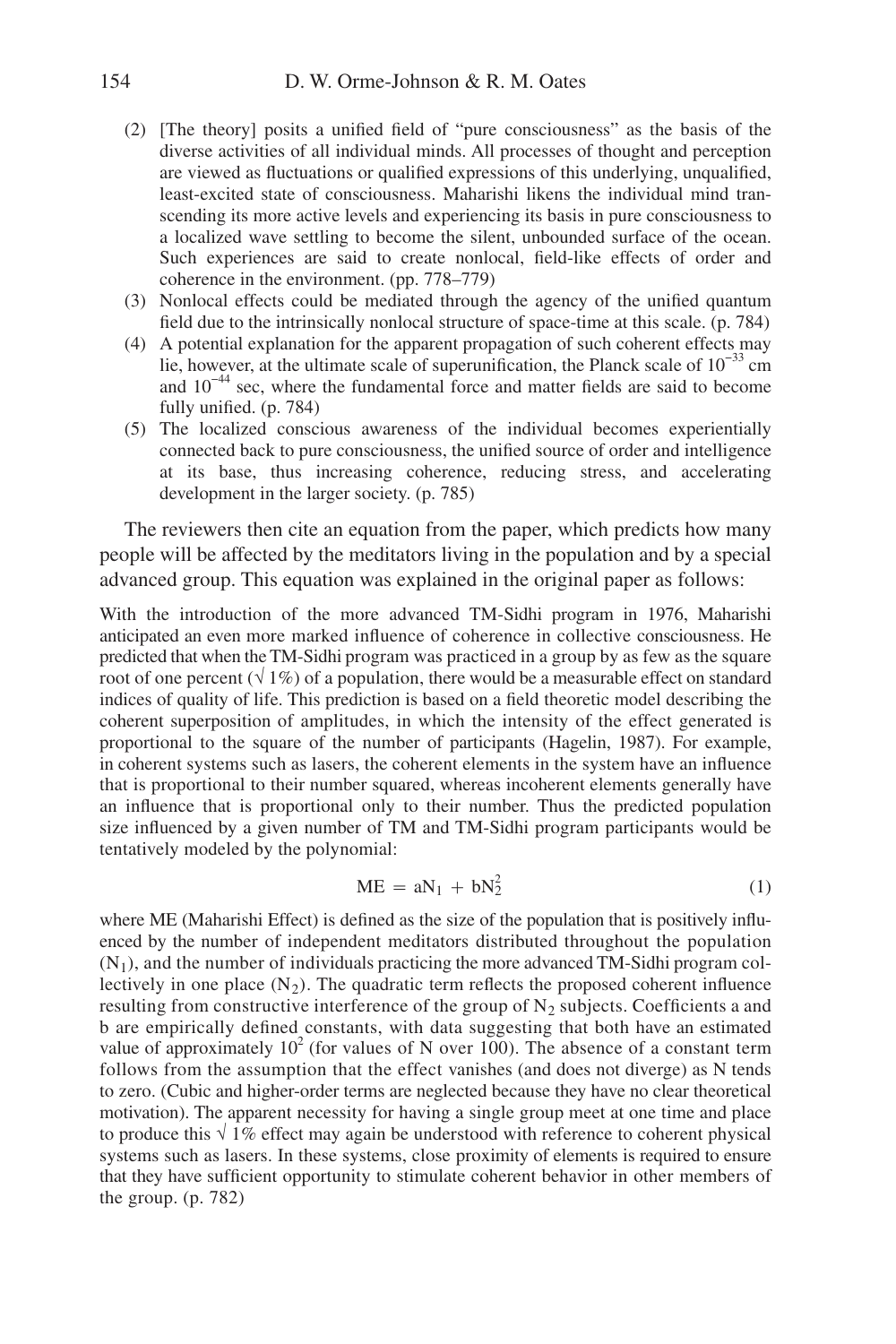In a research paper, such a short summary of theoretical issues is the norm, since the dominant interest is assumed to lie in the methodology and the resulting evidence that will tend to confirm or disconfirm the theory. Such short summaries have been a feature of all 33 published studies on the Maharishi Effect, indicating that a large number of peer reviewers have found the theory elucidated with a level of meaningfulness typical of other published research in the social sciences (Duval, 1988; Russett, 1988).

The authors of the critique, however, argue that nearly every term used in the theory section is "ambiguous," "vague," or outright "meaningless." The strategy behind their critique is revealed in the following quote: "Vagueness about a theory's empirical referents or how they interact with previously understood parts of our world will undermine any attempt to claim that certain phenomena provide evidence for (or against) that theory" (p. 2). More plainly, the reviewers argue that any such failing of the theory means that it can no longer "benefit from the test results."

To begin with, this assertion that "ambiguity" and "vagueness" undermine objective evidence is simply wrong as a matter of scientific practice. Ambiguity of terms does not prohibit a clear decisive experimental decision about the hypothesis in question, which is, simply, did the war and other social indicators co-vary with the meditation groups? That is a clear and simple question that can be answered whether or not one understands the theoretical model. The real issue is whether the theoretical hypothesis being tested is unambiguous enough to permit a decisive empirical test.

Take a simple case from quantum mechanics as an example of how a precise empirical science can develop even though key theoretical terms may be ambiguous. The primitive elements are called quanta, which famously display waveparticle ambiguity—despite the fact that a particle must by definition be highly localized and a wave must be widely extended in space. This essential ambiguity is only increased by the vagueness inherent in the Uncertainty Principle, which states that no quanta can be attributed a precise position and a precise velocity at the same time. This ambiguity and vagueness of fundamental terms and concepts helps account for the following quotation from Richard Feynman: "I think I can safely say that no one understands quantum mechanics" (Van Flandern, 1999: 118). Despite such profound theoretical failings, quantum electrodynamics is widely considered the most successful theory in the history of science—due to unprecedented precise experimental evidence that supports the mathematical predictions.

Second, the reviewers' argument that vagueness undermines objective evidence inaccurately states a scientific principle. "Vagueness" and "ambiguity" are in themselves vague and ambiguous terms. Since there is no standard against which they can be objectively evaluated, the use of these labels in any given case is necessarily a subjective decision. Thus, their position resolves to the proposition that a subjective judgment (about, in this case, theoretical clarity) has precedence over empirical data, which is a close approximation to the opposite of what the scientific endeavor means to most scholars.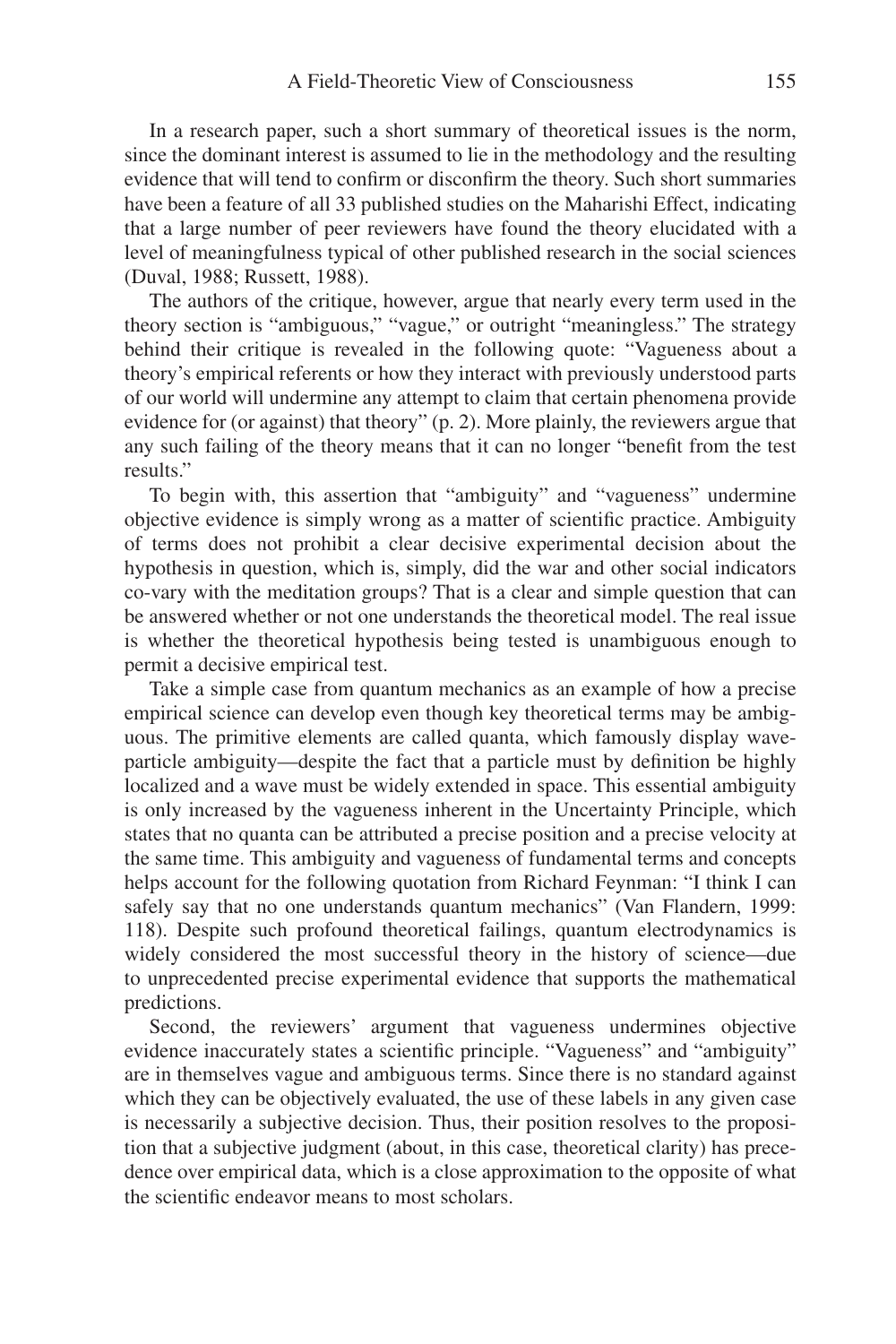Third, the terms adjudged by the reviewers as "vague" and "ambiguous" have, to the original authors, clear and understandable meanings—though the theoretical concepts are new to most, and admittedly require sustained, good-faith attention.

A similar assertion by the reviewers makes the case that a theory, to be meaningful, must articulate a precise mechanism for its predicted effects. As an apposite example, they state: "To be credible, [a theory of the Maharishi Effect] must explain  $(1)$  how group meditation affects the unified field,  $(2)$  how these effects in turn cause changes in the actions of individual human beings, and (3) how those individual actions have their claimed social impact."

The notion that experimental evidence can be undermined by a lack of theoretical mechanism is at odds with accepted scientific practice. To take a quin tessential counterexample from the history of science, Sir Isaac Newton was never able to supply a mechanism that explained why massive bodies were attracted to each other by the law of gravity. His theory of gravity is still so mathematically accurate that it is used to send rockets to Saturn, but as he frankly said, "the cause of gravity is what I do not pretend to know" (Kohanski, 1984: 290). Once again, experimental evidence answers the question about whether the theory predicts observable outcomes, and in a social science article, does not and need not attempt to give a fully developed theory. That is the place of a theoretical paper (Hagelin, 1987).

#### *Bayes' Theorem, Prior Knowledge, and Theory Confirmation*

The reviewers use a version of Bayes' Theorem, usually a mathematical tool for dealing with particular types of probability issues, in a nonstandard English language formulation, as a means to address the issue of "theory confirmation." In their definition of Bayes' Theorem, a theory's confirmation is greater to the extent that (1) it is compelling in view of prior knowledge; (2) the evidence to be assessed is made probable by theory and prior knowledge; and (3) the [evidence] is not probable relative to alternative hypotheses and prior knowledge.

In this "Bayesian" framework, which becomes the logical heart of their critique, "prior knowledge" is the main criterion (1), and is essential in (2) and (3). By "prior knowledge" they mean the current state of orthodox theory and evidence in a field, what they elsewhere call a "well-entrenched position." Their intent to use "prior knowledge" as a criterion for disqualifying "heterodox" theories would eliminate any new theory from sociology. Their point is that new theories must be consistent with and coherent with previous knowledge, and by connecting pure consciousness with the unified field and the quantum level of nature, we have done that precisely. The point is that unified field theory suggests that there is a field pervading nature, that all phenomena come out of it, and that it is causally basic in nature. This is the field that, according to hypothesis, bears the responsibility for bringing about change on a large social scale. It is not necessary to establish theoretically that the unified field is a field of consciousness, for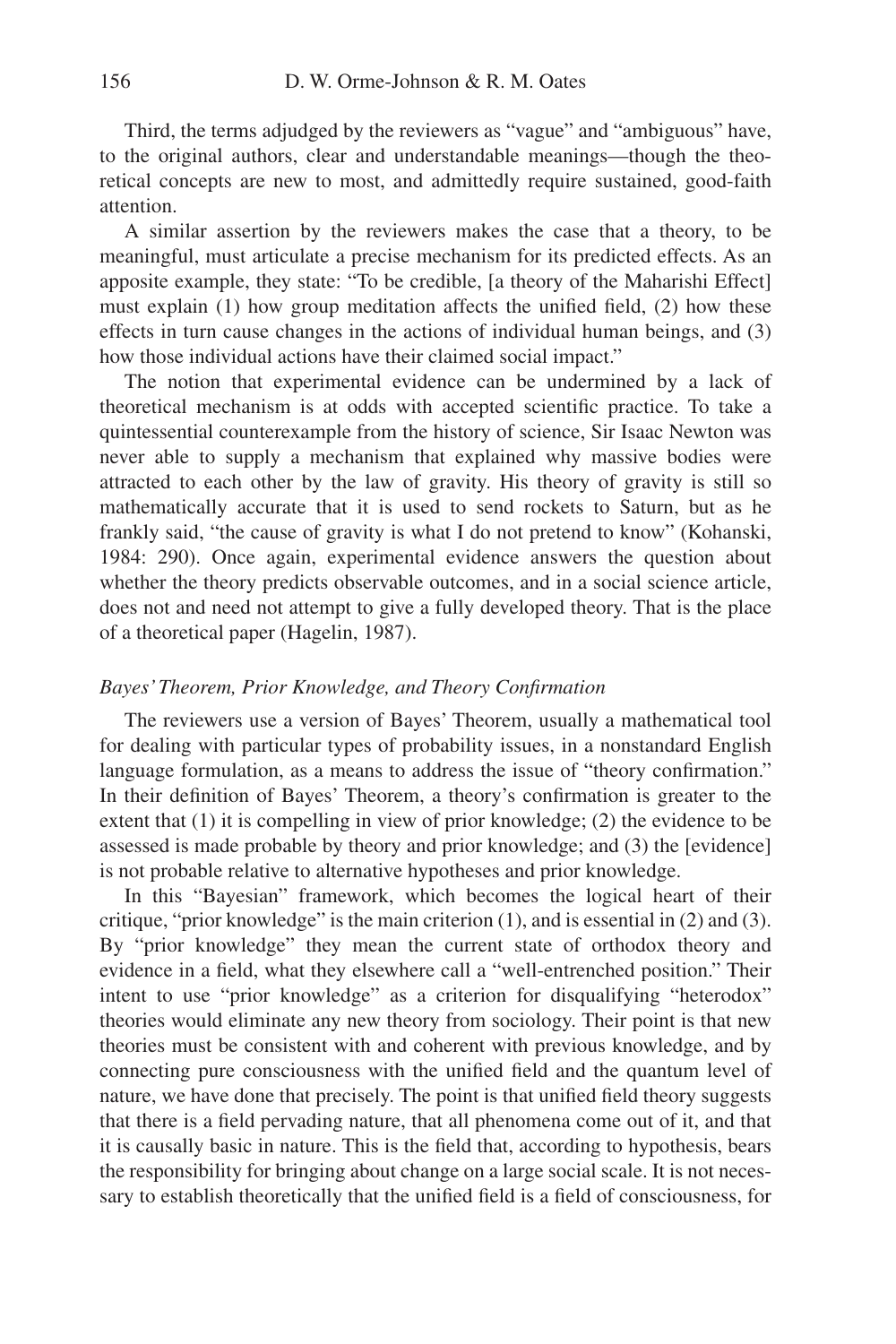that is what the empirical outcome of the experiment is intended to establish. As the reviewers frankly admit, sociology has only a "rudimentary understanding" of the "phenomenon we study." A similar situation holds in the rest of the social sciences; there is no generally agreed-upon theoretical basis to psychology, for instance, or political science.

Moreover, the Maharishi Effect is a consciousness-based phenomenon, and there is no systematic theory of consciousness available in any academic discipline. This complete lack of fundamental principles that can give order and meaning to studies of social phenomena in general—what to say of avowedly consciousness-based social phenomena—should be kept in mind as the reviewers emphasize that the theory behind the Maharishi Effect is improbable to the extent that it runs counter to "prior knowledge." Indeed, there are many contemporary streams of thought that are congruent with a field-theoretic view of consciousness (e.g., Dossey, 1999; Jahn et al., 1997; Jonas & Crawford, 2003; Nelson et al., 2002; Radin, 1997, 2002, 2004, 2006; Schlitz, 1996; Schlitz & Braud, 1997; Schlitz et al., 2004; Wackermann et al., 2003). Moreover, the theory does not run *counter* to prior scientific knowledge, namely of the unified field, but it adds to unified field theory a hypothetical link to consciousness that makes it accessible to human uses and purposes that benefit all mankind. This leads to practical application and testing of theory (Hagelin, 1987, 1989; Hagelin et al., 1999).

With "prior knowledge" ruled out as a meaningful criterion for a new theory in the social sciences, the reviewers' version of Bayes' Theorem relapses to two criteria: "the [evidence] to be assessed is made probable by theory," and "the [evidence] is not probable relative to alternative hypotheses." The use of "probable" in both criteria is hardly optimal; there is no objective input into their version of Bayes' Theorem, and no mathematical analysis, and thus there is no means to assess what is considered "probable" other than, once again, subjective judgment.

Why do the reviewers emphasize arguments based on subjective judgment? The logic is the same as above: "Whatever evidence we have for the improbability of a heterodox theory is, *a fortiori,* evidence for the illegitimacy of data purportedly favoring that theory" (p. 3). In this striking assertion that objective evidence can be made illegitimate, the authors use the term "evidence," but as we have seen, their version of Bayes' Theorem is free of all objective input. What is presented is not fact, but opinion.

Two other points—first, in the reviewers' version of the Bayesian framework, the last criterion assumes that the critic, who wishes to disconfirm a theory, will develop one or more "alternate hypotheses." They agree with this, as they must from adopting the Bayesian framework: "The case against the heterodox is strongest when a competing hypothesis can be established" (p. 3). Or, as peer reviewer Robert Duval (1988: 817) pointed out in the conclusion to his commentary on the original paper printed in the *Journal of Conflict Resolution*, "It is incumbent upon the critic to provide a better model." They have failed to provide a better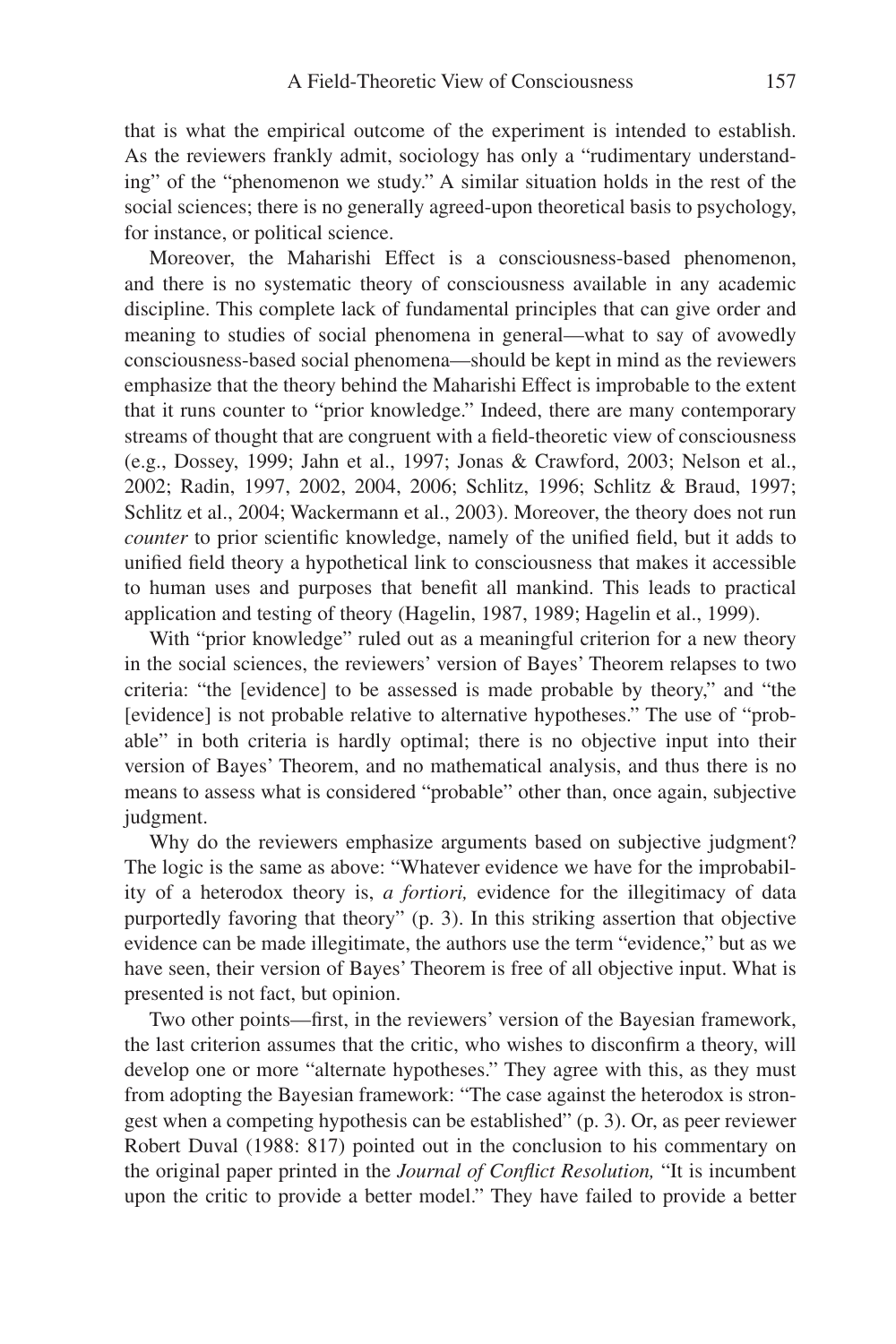model to explain the observed data, whereas the model we present is supported by the data.

Nevertheless, the attempt to escape this (ambiguous) requirement, which is both self-imposed and logically necessary, becomes one of the central strategies of this critique. As we have seen in the research section, the reviewers do not offer a competing hypothesis to explain the observed data of the study—the fact that changes in the attendance at the meditation group covary with the changes in social indicators. In fact, they offer no hypothesis at all, just a few *post hoc* events and the speculation that, "In fact, it is sufficient that a well-entrenched position offer plausible alternative explanations for the challenging data." A "wellentrenched" academic or scientific position, however, would require just the type of "prior knowledge"—especially a widely accepted theoretical framework—that is totally lacking. Without the protection of any theoretical position, the critics must do better than offer an assortment of unrelated *post hoc* explanations that are plausible to them but perhaps no one else. To many scientists who have studied the theoretical model of our paradigm, this is by far the most plausible hypothesis to explain the observed data. The critics must offer an alternate hypothesis that better fits the evidence, but this, as we have seen, they never do.

Second, in the case of a theory as potentially theoretically significant as the present one, there are types of prior knowledge not considered by the reviewers that deserve mention. For example, they do not acknowledge that the original paper and other papers on the Maharishi Effect have documented that many of the founders of the social sciences, such as Emile Durkheim, Carl Jung, and William James, have proposed field-theoretic views of consciousness (Dillbeck, 1990; Dillbeck et al., 1987; Orme-Johnson et al., 1988).

## *Critique of the Theory of Collective Consciousness*

The reviewers state that collective consciousness is non-material, omnidirectional, and in violation of the inverse-square law of signal strength (p. 5). The original paper considered and rejected the four fundamental forces—electromagnetism, weak interaction, gravity, and strong interaction—as potential candidates for mediating the Maharishi Effect because they all function at inappropriate scales (p. 784). Hagelin's (1987) suggestion that such coherent effects may be propagated at the ultimate scale of super unification is based on evidence from physics, indicating that Planck scale phenomena are described by a totally new structure of natural law, which defies characterization in the normal spatial, temporal, and causal sense. The reviewers argue that "Detailed experimental evidence is lacking for Planck scale phenomena . . . the soundness of the ME theory's quantum field connections is an open question at best"  $(p, 5)$ . However, while unified field theory and its precise mathematical formulation remain lively areas of research and debate, there is little dissension among theorists as to the validity of the overall picture that natural law is unified at the Planck scale (Hagelin, 1987, 1989).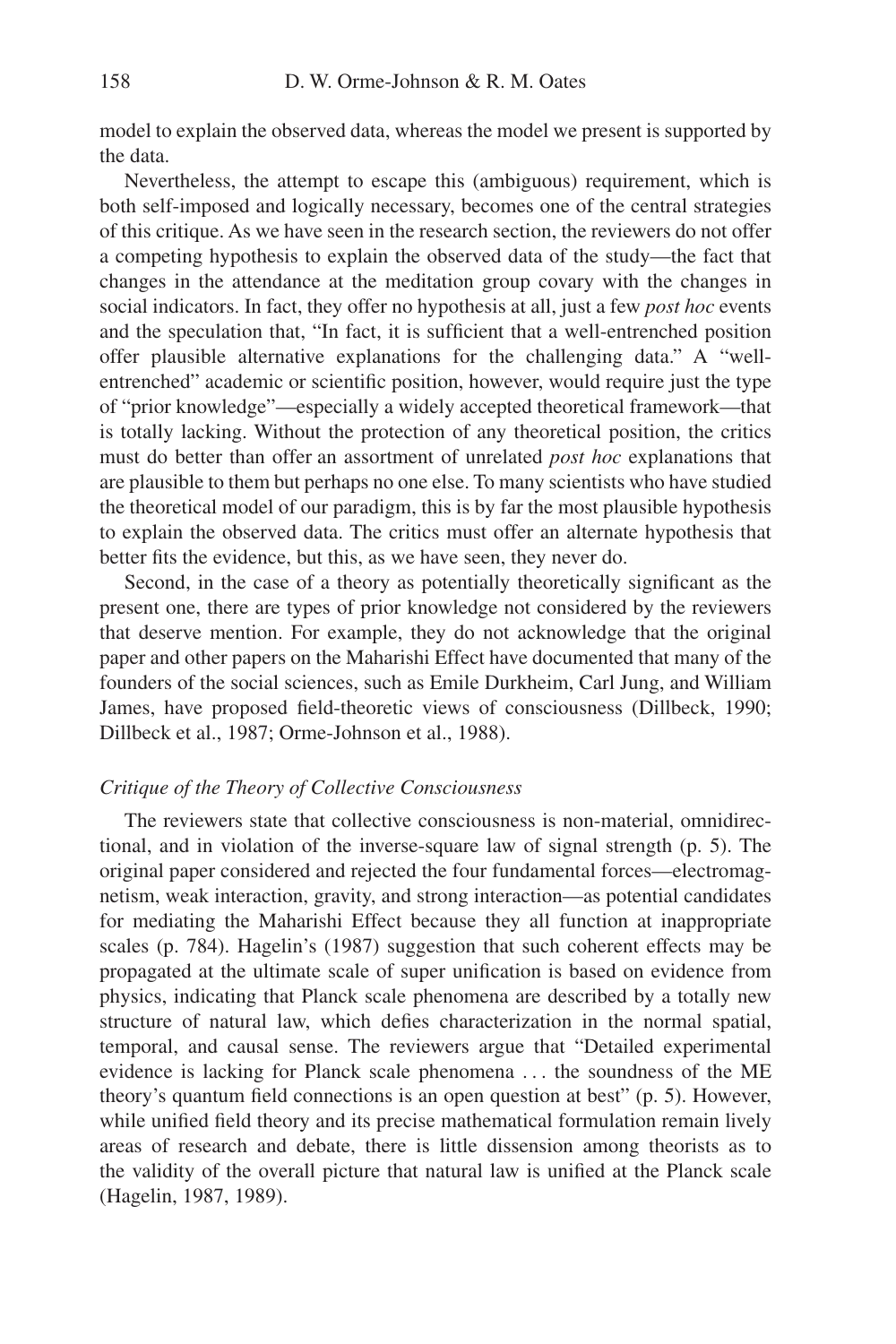# *Critique of the N2 Formula*

The reviewers say that the paper ignored the specific hypothesis deriving from the  $N_2^2$  term in the Maharishi Effect equation above. In fact, the original paper addressed this issue by noting the shape of the curves relating the effect size to meditator group size (Orme-Johnson et al., 1988: 802). The authors use the meditators group size (not squared) in the calculation, and they looked for an upturning function as evidence of a quadratic effect. Such an effect was found for the war in Lebanon, but not for the composite index. (This leveling off of the Overall index at the largest quartile of group size can be seen in Figure 2A and B above.) However, as discussed in a previous paper, testing the quadratic effect is complicated by the fact that populations are not closed systems (Orme-Johnson et al., 1990). Perhaps if the effect could be contained within a single population, say a country, then as the size of the meditator group in that country increased there would be a predicted quadratic increase in the effect. But the effect is not contained, but spreads out to other populations as the group gets bigger. What the formula predicts is how many more people are affected, not how much the effect will increase in populations in close proximity to the meditator group. A related question concerns the measurement units of the formula.

## *Measurement Units*

The reviewers question why the measurement unit is the number of people rather than, say, physical distance (p. 5). The following quotation shows how this issue has previously been addressed.

First, in the forty studies in this area, the  $\sqrt{1\%}$  formula has been consistently applied based on quantification of the surrounding population in terms of political units—cities, states, nations—rather than purely on geographical distance, which ignores these community boundaries (e.g., Dillbeck et al., 1987; Dillbeck et al., 1988). These political units reflect greater homogeneity, closer personal ties, more frequent interactions, and stronger internal lines of influence (cultural, emotional, and economic, as well as political) than those across boundaries and hence cannot be ignored in calculating the pattern of "spread" of predicted coherent effects on collective consciousness and behavior. . . . Our common experience with such everyday field effects as transmission of radio or television waves tells us that local conditions (including weather, the terrain, and other electromagnetic sources, such as power lines) affect patterns of transmission across large areas. The proposed intimate connection between consciousness and the unified field would support similarly uneven patterns of influence due to local boundaries in collective consciousness. (Orme-Johnson et al., 1990: 759)

## *Critique of Lagged Effects and Thresholds*

The reviewers also maintain that some lagged effects reported in the paper were not specified prior to the research. The authors have also previously replied to this issue: "Even if one were to dismiss the results for longer lags, the consistent and even stronger results found for lags 0 and 1 cannot be overlooked" (op. cit.: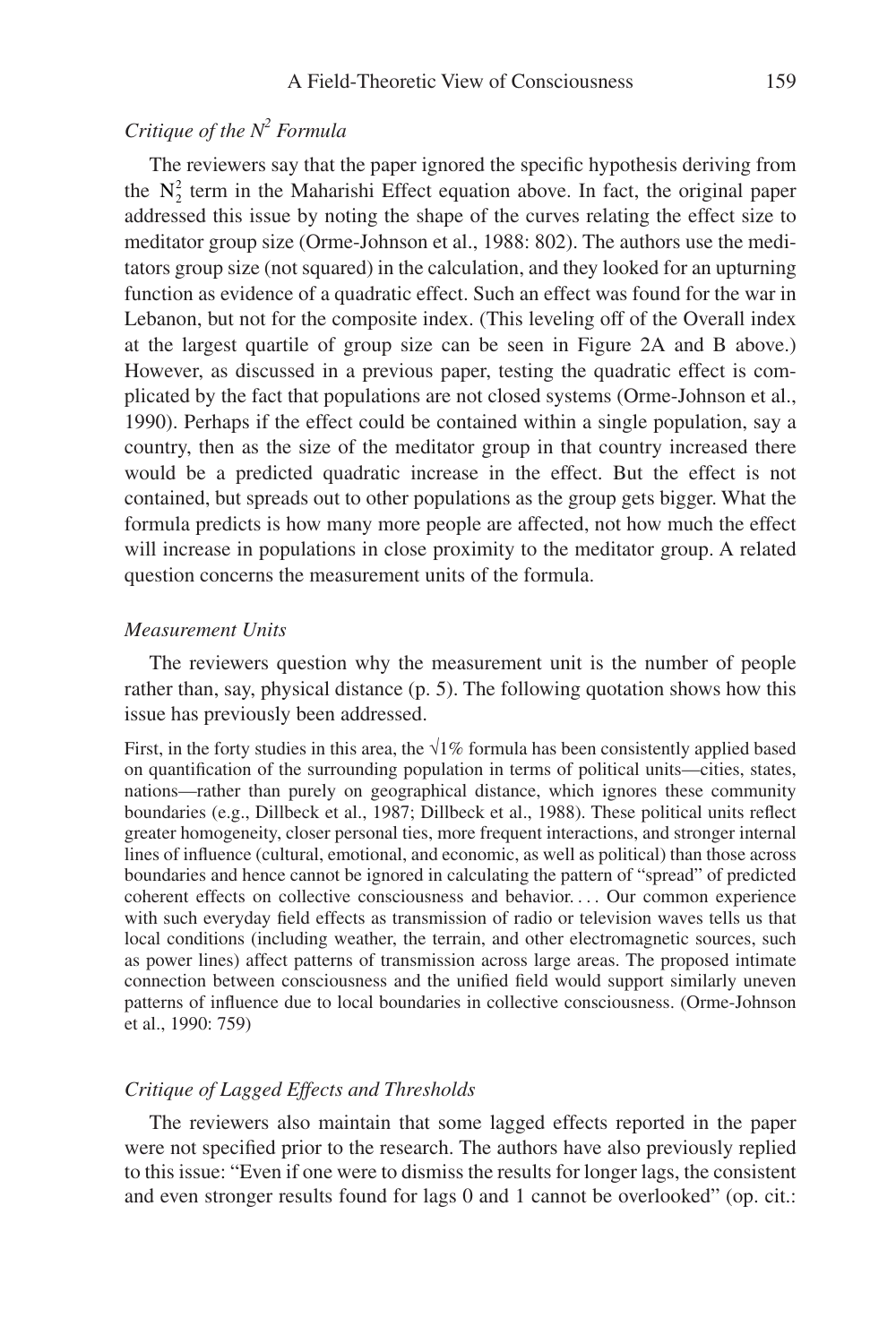764–765). In that reply we speculated that the longer lags may reflect effects on policy makers (a key element of the theory), which take some time to manifest down the chain of command.

The critics assert that there is no rationale for the threshold effects in the Maharishi Effect theory, which holds that the effect will suddenly manifest in the system as a whole after 1% of the population is practicing the TM technique, or a group of the square root of 1% is practicing the TM-Sidhi program. Such sudden sharp changes from relatively disordered to more ordered states are "phase transitions" which are common throughout nature. Examples are the sudden transitions between gaseous, liquid, and solid states of matter at specific temperatures, and numerous instances in which the concentration of a certain substance of the body rises slowly without effect and then suddenly, as a discrete threshold is reached, target tissues respond. To give other examples, the entire functioning of our nervous system relies upon threshold principles and a small change in one or a few component species in an ecosystem can rapidly alter the entire environmental picture. In social systems, the sudden outbreak of war, riots, and other forms of violence are evidence of threshold effects. In the present case, there is considerable empirical evidence for a sudden emergence of coherence in society once a sufficient threshold of meditators in the population is exceeded (Assimakis  $\&$ Dillbeck, 1995; Cavanaugh, 1987; Gelderloos et al., 1990).

#### *Effects on Inanimate Detectors*

The reviewers point out that if the material world is presumed to be influenced by collective meditation (as it must be if the unified field is affected), then more direct measures using inanimate detectors should be possible (p. 7). In fact, research has shown that persons practicing the TM technique can directly influence quantum mechanical processes (Farwell & Farwell, 1995) and that group meditation influences random generators placed near the group (Mason et al., 2007). Moreover, independent research has shown in two replications that large groups practicing the TM and TM-Sidhi programs affect a network of 50 random generators distributed throughout the world (Nelson, 2001, 2006). Furthermore, there are research programs indicating that human consciousness may interact in a measurable way with inanimate detectors (Jahn et al., 1997; Nelson et al., 2002; Radin, 1997, 2002, 2006).

#### *The Issue of Brainwave Coherence*

Another issue raised by the reviewers is how the TM technique might increase brain wave coherence and synchrony (p. 6). The short answer is that it is through the experience of pure consciousness, which is the traditional subjective term for an experience that has been shown to be real based on its consistent physiological correlates (Jevning et al., 1992; Wallace, 1970). Research has indicated that the experience of pure consciousness is associated with a state of "restful alertness,"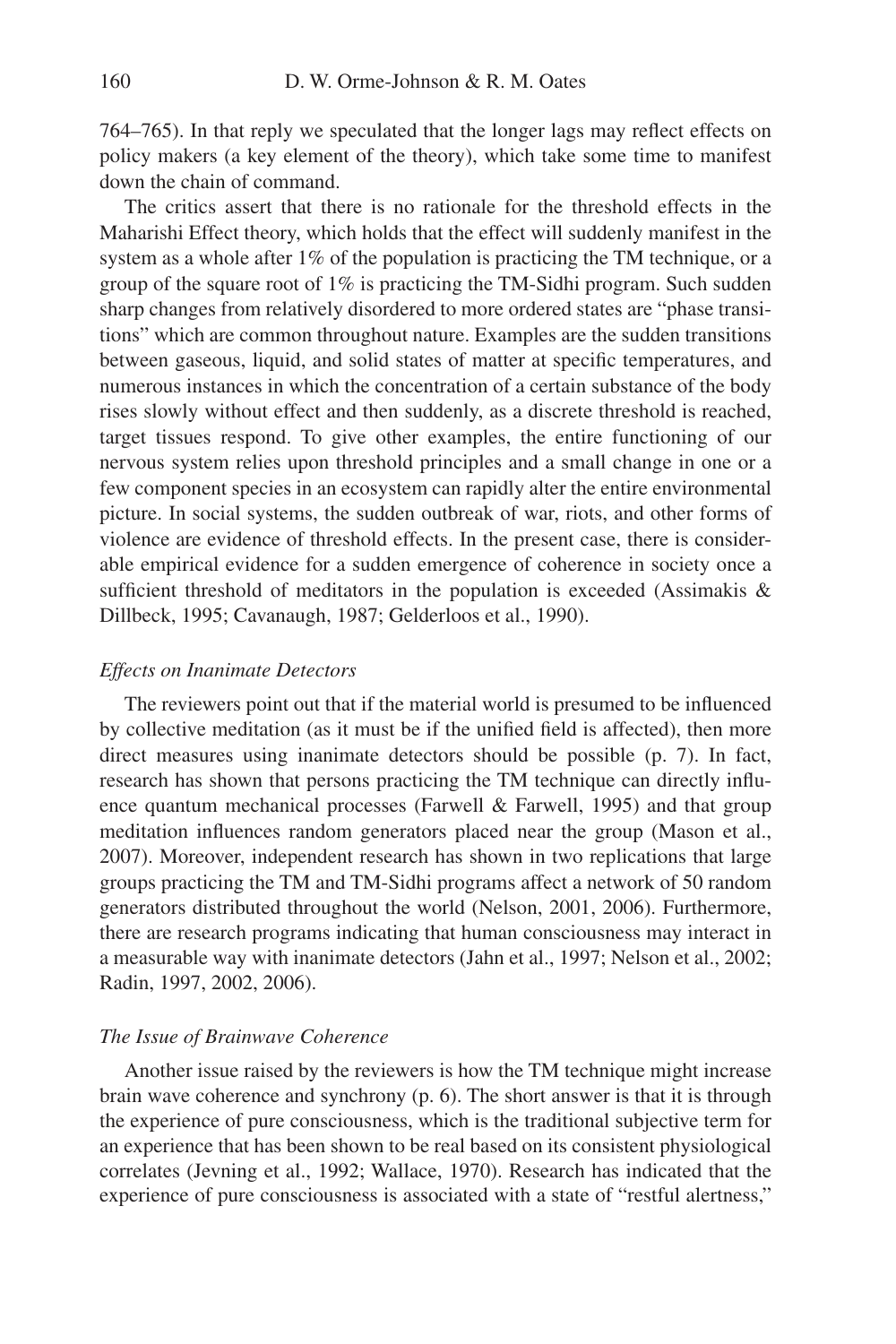which is distinct from waking, dreaming, and sleeping (Jevning et al., 1992; Wallace, 1970). Evidence shows that the experience produces long-range spatial ordering in the brain (EEG coherence and synchrony) (Badawi et al., 1984; Hebert et al., 2005; Travis & Wallace, 1997). Neuroimaging studies of subjects practicing the TM technique suggest that the pure consciousness experience is associated with reduced sensory and cognitive processing at the thalamic, and hippocampal levels as well as global integration by the frontal cortex (Newberg et al., 2006), corresponding to the reported subjective experience described as the mind settling inward to a silent state of unbounded awareness. Sympathetic markers show greater reductions during the experience than during ordinary eyes-closed rest (Dillbeck & Orme-Johnson, 1987; Jevning et al., 1978).

A fundamental principle of neuroscience is that experience shapes the brain's development. Cumulative effects of regular practice of the TM technique are evidenced by greater "coherence" of the individual, operationally defined by numerous measures, such as improved balance and sensitivity of hormonal control (Werner et al., 1986), greater stability and flexibility of perception (Dillbeck, 1982), improved general cognitive ability (So & Orme-Johnson, 2001), improved cardiovascular reactivity to stress (Barnes et al., 2001), improved general health (Herron et al., 1996; Orme-Johnson, 1987), and decreased mortality (Schneider et al., 2005). Given the assumption of Maharishi's theory that individuals are the units of collective consciousness, increased coherence at the individual level could be expected to have a positive effect on the population level.

#### *Why Only Positive Socio-Cultural Effects?*

In answer to the reviewer's question of why coherence only causes phenomena that happen to be defined socio-culturally as "positive" (Fales & Markovsky, 1997), we suggest the following explanation. Through its long evolutionary history and the process of natural selection, the brain and physiology have become "hardwired" with intrinsic pleasure/pain circuits and homeostatic feedback mechanisms, which have the obvious adaptive advantage of directing life away from physical damage and towards life-promoting influences. Maslow (1968) and others have extended this line of reasoning to say that the positive qualities of self-actualization are as fundamental to our biological makeup as the motivations for self-preservation and reproduction. Consider the potential adaptive advantages of the qualities of self-actualization: being "present" oriented rather than being distracted by non-useful thoughts and feelings; having broad comprehension and increased ability to focus sharply; increased ability to integrate dichotomies into greater wholes; heightened perception; spontaneous skilled behavior; increased empathy and ability to function cooperatively with others (Maslow, 1968).

All of these qualities have obvious adaptive advantages, for modern human life as well as for hunting mastodons. An implication of Darwin and Maslow's work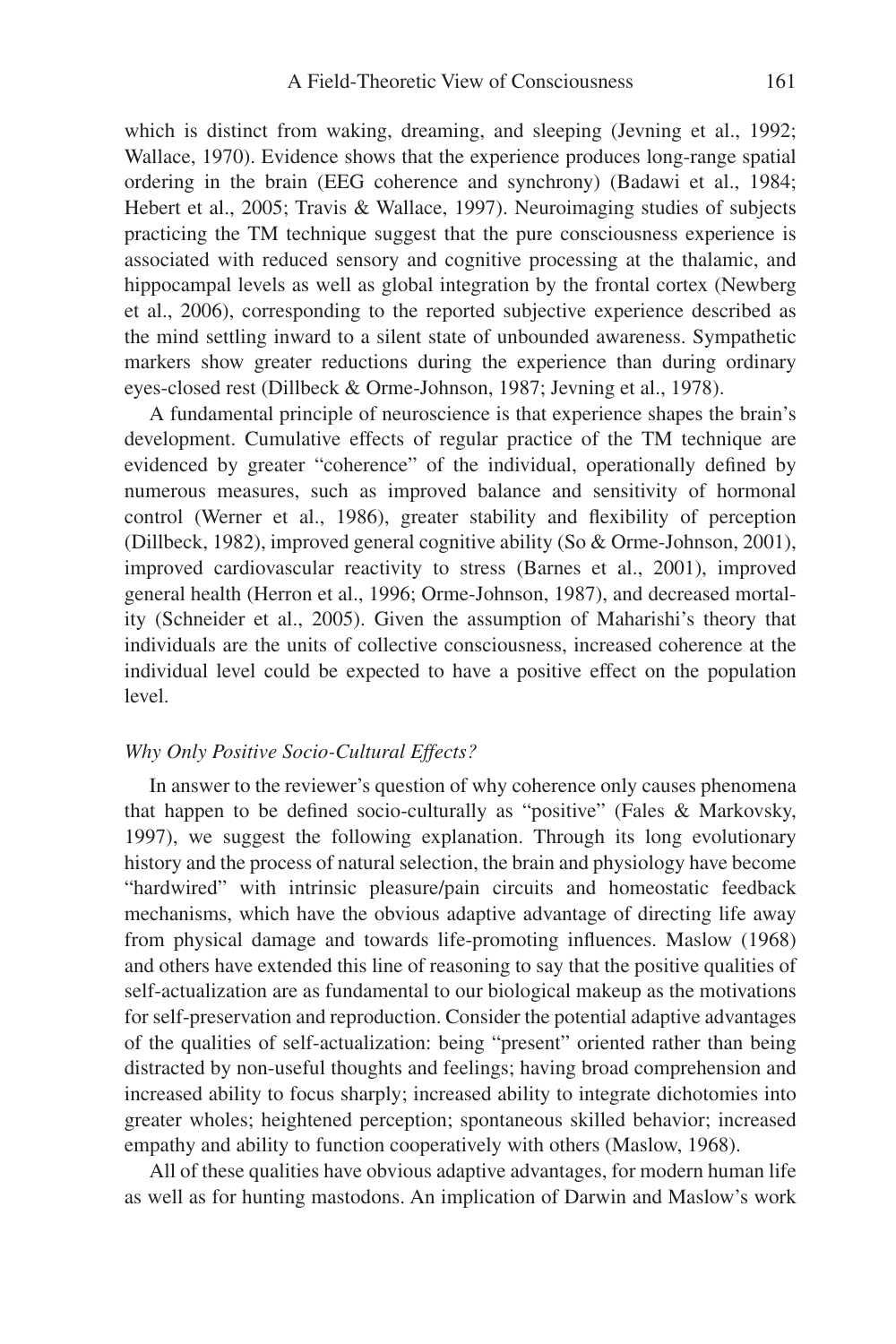is that such self-actualizing qualities are inherent in the human genome, arising as the species evolved through its interaction with various environments. A further implication is that self-actualizing qualities are inherent in the very structure of natural law itself and are not arbitrary human conceptions. A fundamental tenet of science is that all the actors and the entire field of action are entirely comprised of the same elementary particles, forces, etc. and are governed by the same laws of nature. Furthermore, if the unified field is the basis of existence, then all that exists must in some way be inherent in it, even in seed form.

Maslow speculated that self-actualizing qualities inherent in every individual become expressed through experiences that he called "peak experiences" and "Being cognition," which are experiences pertaining to pure consciousness (Alexander et al., 1990, 1991). A meta-analysis of 42 treatment outcomes found that regular practice of the TM technique produced a threefold greater increase in self-actualizing qualities than other meditation and relaxation techniques (Alexander et al., 1991). This result supports the hypothesis that systematic transcending is the key factor contributing to the development of self-actualization. We propose that the physiological state associated with pure consciousness sets an ideal internal milieu for the expression of self-actualizing qualities inherent in the human genome. From this perspective, an influence of pure consciousness (coherence) in collective consciousness would augment the expression of these qualities in the general population as well, resulting in behavioral changes in the larger society, which would universally be regarded as more "ideal."

#### *Replication*

The association of TM practice with positive influences on social indicators has been replicated 50 times (Orme-Johnson, 2009), including seven times specifically on the Lebanon war (Davies & Alexander, 2005). It is beyond the scope of this paper to evaluate the strength of all these studies, but only to say that many of them are at least as well controlled as the present one (e.g., Cavanaugh, 1987; Cavanaugh & King, 1988; Davies & Alexander, 2005; Dillbeck, 1990; Dillbeck et al., 1987, 1988; Gelderloos et al., 1990; Hagelin et al., 1999).

## *Conclusion*

Fales and Markovsky's (1997) criticism of the International Peace Project in the Middle East (Orme-Johnson et al., 1988) is not supported by either the empirical data nor by a logical analysis of the theory. Their conjecture that social, political, and military events at the time could explain the results does not hold up with simple inspection of the published data nor with decisive statistical tests. Their position that direct interactions between humans via a field of consciousness is a "heterodox" hypothesis not worthy of publication in social science journals is challenged by 33 published studies on the Maharishi Effect (Orme-Johnson, 2009) as well as by several other independent research programs (e.g., Dossey, 1999; Jonas & Crawford, 2003; Nelson et al., 2002; Radin, 1997,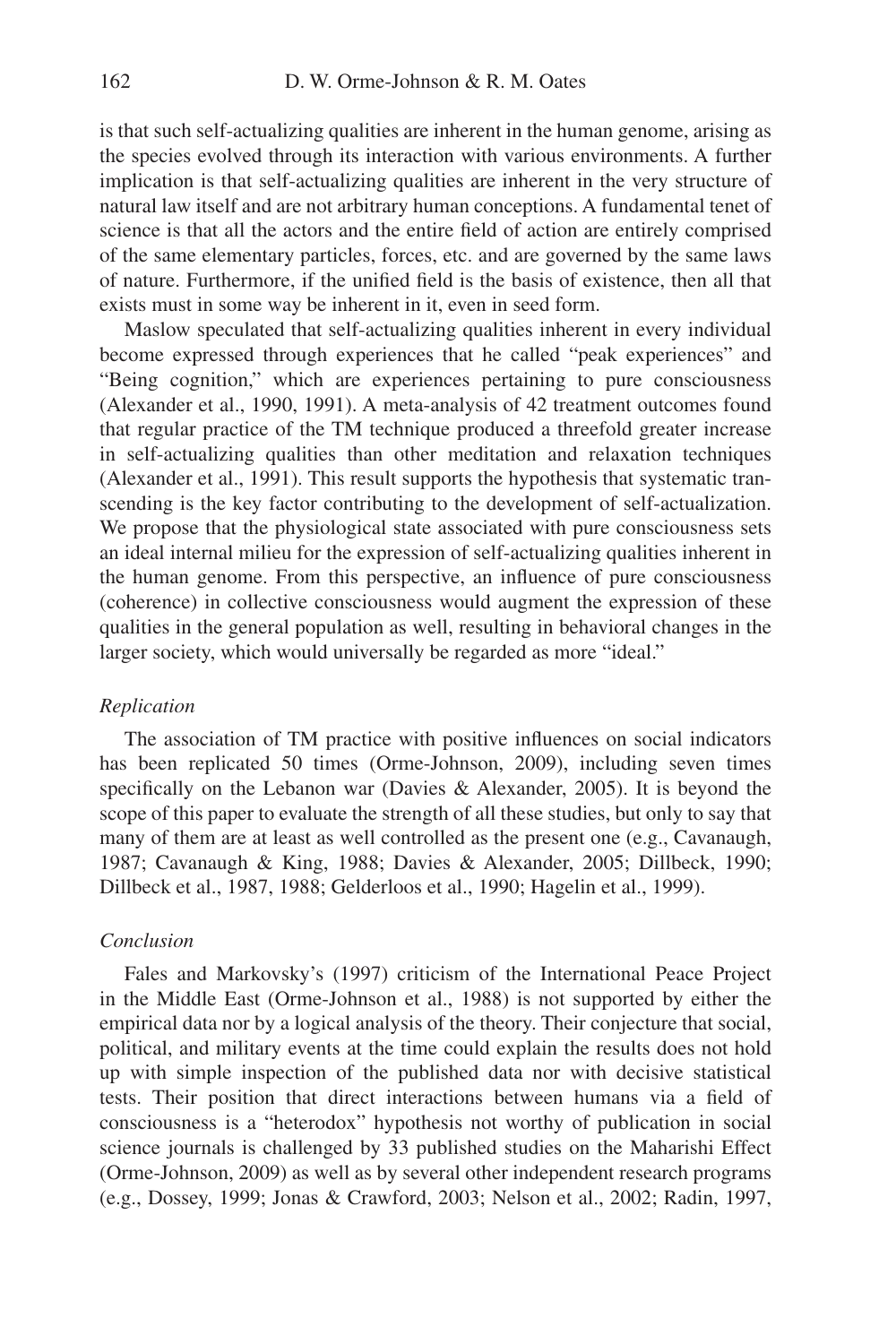2002, 2004, 2006; Schlitz, 1996; Schlitz & Braud, 1997; Schlitz et al., 2004; Wackermann et al., 2003).

We provide evidence that the theory of the Maharishi Effect has clearly defined, operationalizable terms and that it makes specific predictions, which have been repeatedly tested using objective, public data sources, with hypotheses being lodged in advance with independent observers. This theory has been tested on a larger scale than any other theory of conflict resolution (Orme-Johnson et al., 1990). More than any other approach in the social sciences, it has demonstrated outcomes that are directly relevant to resolving national and international conflicts and improving the quality of life in society (Assimakis & Dillbeck, 1995; Cavanaugh & King, 1988; Davies & Alexander, 2005; Dillbeck, 1990; Dillbeck et al., 1987, 1988; Gelderloos et al., 1990; Hagelin et al., 1999; Orme-Johnson, 2009; Orme-Johnson et al., 1988, 1990).

What the critics are asking for ultimately is a theory of science capable of integrating consciousness with all aspects of the physical, biological, and social sciences. This is still a ways off, simply because not enough is yet known about those fields, much less about consciousness itself. As science rapidly expands in all areas of knowledge through its objective methodologies, what is needed now is a theoretical framework and subjective methodology to explore the fundamental domains of consciousness. Arguably, the theoretical knowledge and the subjective technologies provided by Maharishi have done that (Hagelin, 1987, 1989).

#### **References**

- Achterberg, J., Cooke, K., Richards, T., Standish, L. J., Kozak, L., & Lake, J. (2005). Evidence for correlations between distant intentionality and brain function in recipients: A functional magnetic resonance imaging analysis. *Journal of Alternative and Complementary Medicine, 11,* 965–971.
- Alexander, C. N., Davies, J. L., Dixon, C. A., Dillbeck, M. C., Oetzel, R. M., Drucker, S. M., Oetzel, R. M., Muehlman, J. M., & Orme-Johnson, D. W. (1990). Growth of higher stages of consciousness: Maharishi's Vedic psychology of human development. In Alexander, C. N., & Langer, E. J. (Eds.), *Higher Stages of Human Development: Perspectives on Adult Growth* (pp. 286–341). New York: Oxford University Press.
- Alexander, C. N., Rainforth, M. V., & Gelderloos, P. (1991). Transcendental Meditation, selfactualization, and psychological health: A conceptual overview and statistical meta-analysis. *Journal of Social Behavior and Personality, 6,* 189–247.
- Assimakis, P., & Dillbeck, M. C. (1995). Time series analysis of improved quality of life in Canada: Social change, collective consciousness, and the TM-Sidhi program. *Psychological Reports, 76,* 1171–1193.
- Badawi, K., Wallace, R. K., Orme-Johnson, D., & Rouzeré, A. M. (1984). Electrophysiologic characteristics of respiratory suspension periods occurring during the practice of the Transcendental Meditation program. *Psychosomatic Medicine, 46,* 267–276.
- Barnes, V. A., Treiber, F. A., & Davis, H. (2001). Impact of Transcendental Meditation on cardiovascular function at rest and during acute stress in adolescents with high normal blood pressure. *Journal of Psychosomatic Research, 51,* 597–605.
- Box, G. E. P., & Jenkins, G. M. (1976). *Time Series Analysis: Forecasting and Control*. San Francisco: Holden-Day.
- Brown, C. (2005). Overcoming barriers to use of promising research among elite Middle East policy groups. *Journal of Social Behavior and Personality, 17,* 489–546.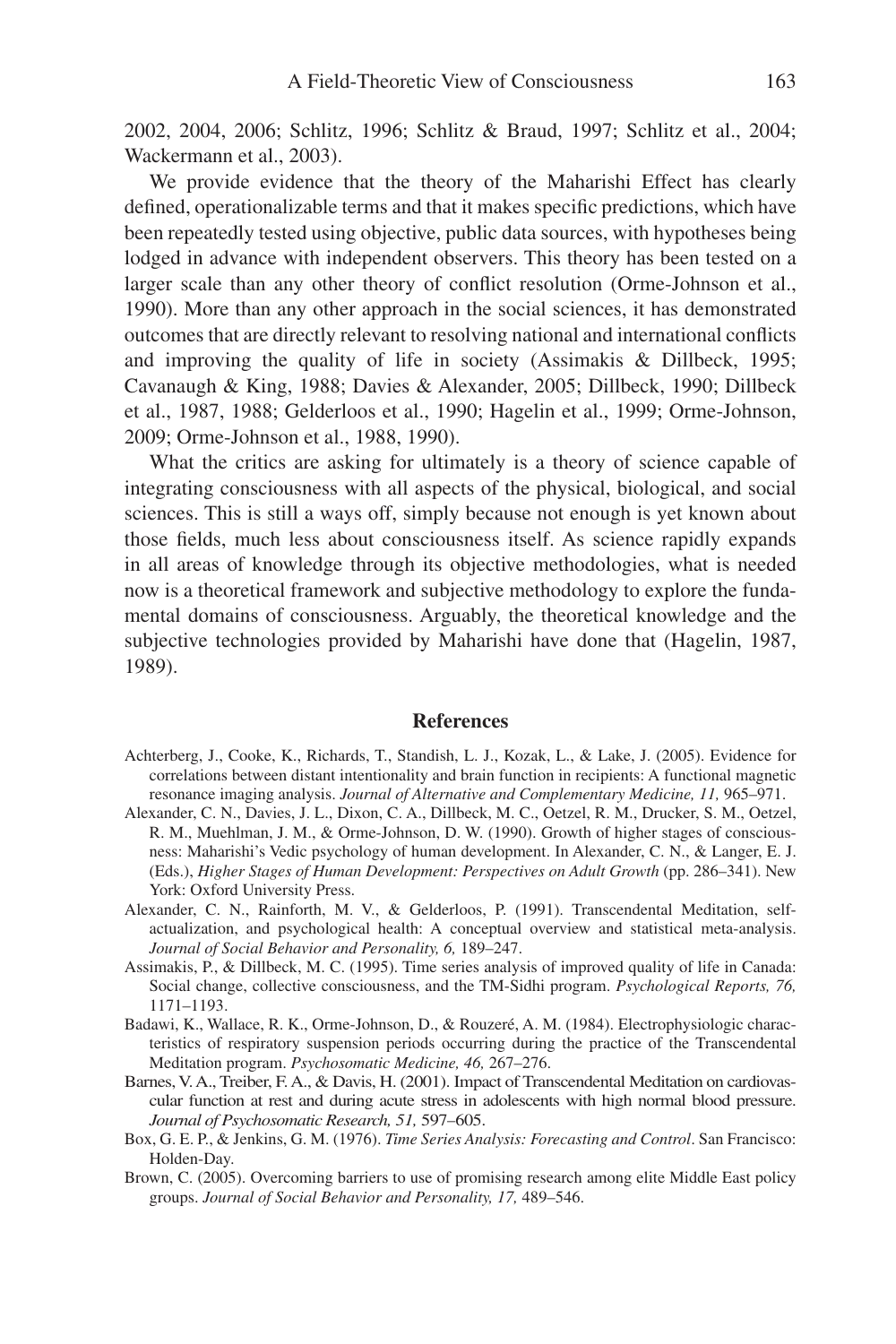- Campbell, D. T., & Stanley, J. C. (1963). *Experimental and Quasi-Experimental Designs for Research.* Rand McNally.
- Cavanaugh, K. L. (1987). Time series analysis of U.S. and Canadian inflation and unemployment: A test of a field-theoretic hypothesis. *Proceedings of the American Statistical Association*, *Business and Economics Statistics Section* (pp. 799–904).
- Cavanaugh, K. L., & King, K. D. (1988). Simultaneous transfer function analysis of Okun's misery index: Improvements in the economic quality of life through Maharishi's Vedic Science and technology of consciousness. *Proceedings of the American Statistical Association, Business and Economics Statistics Section* (pp. 491–496).
- Cohen, J. (1988). *Statistical Power Analysis for the Behavioral Sciences* (2nd ed.). Hillsdale, NJ: Lawrence Earlbaum Associates.
- Davies, J. L., & Alexander, C. N. (2005). Alleviating political violence through reducing collective tension: Impact assessment analysis of the Lebanon war. *Journal of Social Behavior and Personality, 17,* 285–338.
- Dillbeck, M. C. (1982). Meditation and flexibility of visual perception and verbal problem-solving. *Memory and Cognition, 10,* 207–215.
- Dillbeck, M. C. (1990). Test of a field theory of consciousness and social change: Time series analysis of participation in the TM-Sidhi program and reduction of violent death in the U.S. *Social Indicators Research, 22,* 399–418.
- Dillbeck, M. C., Banus, C., Polanzi, C., & Landrith, G., III. (1988). Test of a field model of consciousness and social change: The Transcendental Meditation and TM-Sidhi program and decreased urban crime. *Journal of Mind and Behavior, 9,* 457–486.
- Dillbeck, M. C., Cavanaugh, K. C., Glenn, T., Orme-Johnson, D. W., & Mittlefehldt, V. (1987). Consciousness as a field: The Transcendental Meditation and TM-Sidhi program and changes in social indicators. *Journal of Mind and Behavior, 8,* 67–104.
- Dillbeck, M. C., & Orme-Johnson, D. W. (1987). Physiological differences be tween Transcendental Meditation and rest. *American Psychologist, 42,* 879–881.
- Dossey, L. (1999). *Reinventing Medicine: Beyond Mind-Body to a New Era of Healing.* HarperCollins.
- Duval, R. (1988). TM or not TM? *Journal of Conflict Resolution*, 32, 813-817.
- Fales, E., & Markovsky, B. (1997). Evaluating heterodox theories. *Social Forces, 76,* 511–525.
- Farwell, L. A., & Farwell, G. W. (1995). Quantum-mechanical processes and consciousness. *Bulletin of the American Physical Society, 40,* 956–957.
- Gelderloos, P., Cavanaugh, K. L., & Davies, J. L. (1990). The dynamics of U.S.-Soviet relations, 1979–1986: A simultaneous transfer function analysis of U.S.-Soviet relations: A test of the Maharishi Effect. *Proceedings of the American Statistical Association*, *Social Statistics Section* (pp. 297–302).
- Glass, G., McGaw, V. B., & Smith, M. L. (1981). *Meta-Analysis in Social Science Research*. Beverly Hills, CA: Sage.
- Hagelin, J. S. (1987). Is consciousness the unified field? A field theorist's perspective. *Modern Science and Vedic Science, 1,* 29–87.
- Hagelin, J. S. (1989). Restructuring physics from its foundation in light of Maharishi's Vedic Science. *Modern Science and Vedic Science*, *3,* 3–72.
- Hagelin, J. S., Rainforth, M. V., Orme-Johnson, D. W., Cavanaugh, K. L., Alexander, C. N., Shatkin, S. F., Davies, J. L., Hughes, A. O., & Ross, E. (1999). Effects of the group practice of the Transcendental Meditation program on preventing violent crime in Washington, D.C.: Results of the National Demonstration Project, June–July, 1993. *Social Indicators Research, 47,* 153–201.
- Hebert, R., Lehmann, D., Tan, G., Travis, F., & Arenander, A. (2005). Enhanced alpha time-domain phase synchrony during Transcendental Meditation: Implications for cortical integration theory. *Signal Processing, 85,* 2213–2232.
- Herron, R. E., Hillis, S. L., Mandarino, J. V., Orme-Johnson, D. W., & Walton, K. G. (1996). The impact of the Transcendental Meditation program on government payments to physicians in Quebec. *American Journal of Health Promotion, 10,* 183–191.
- Jahn, R. G., Dunne, B. J., Nelson, R. D., Dobyns, Y. H., & Bradish, G. J. (1997). Correlations of random binary sequences with pre-stated operator intention: A review of a 12-year program. *Journal of Scientific Exploration, 11,* 345–367.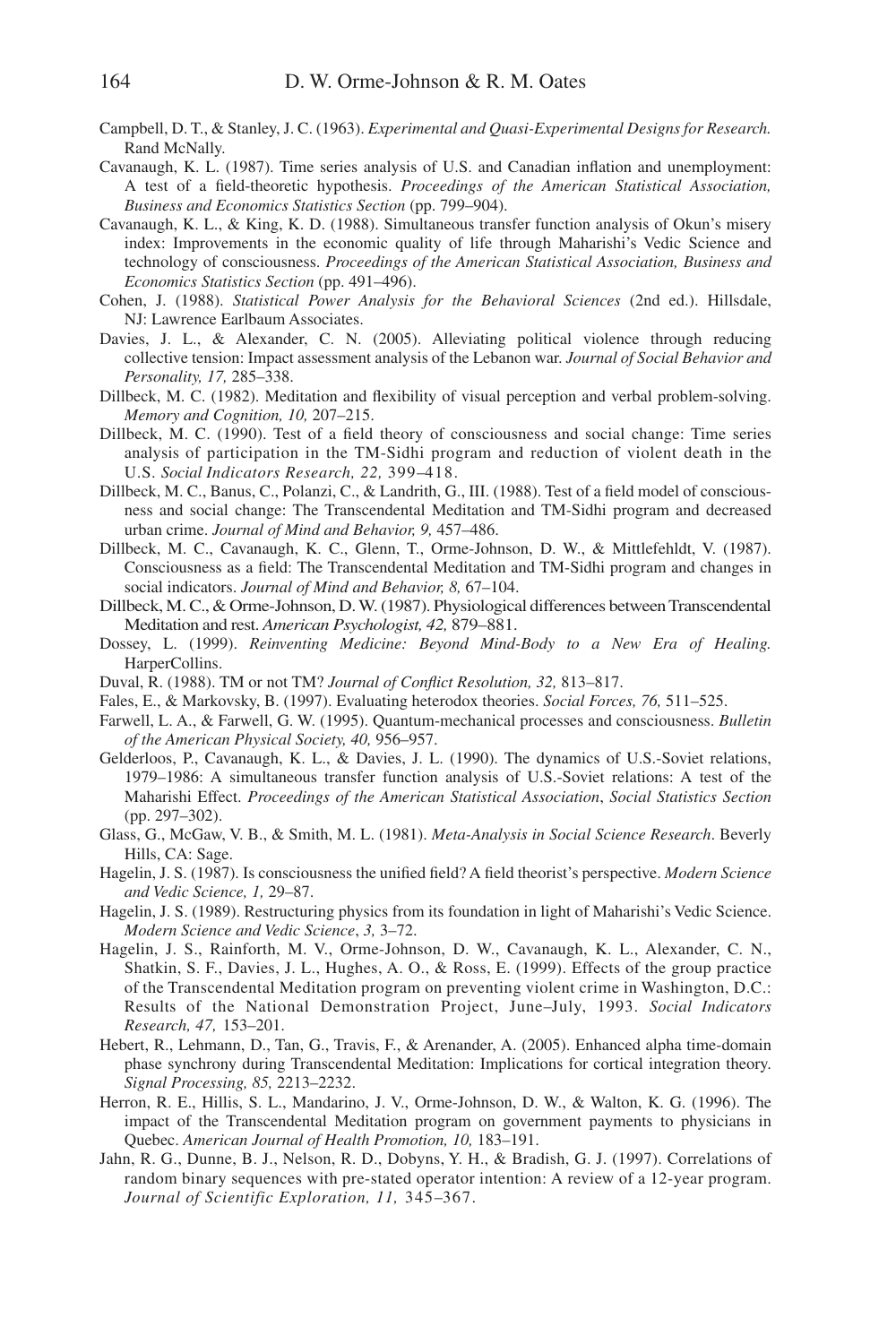- Jevning, R., Wallace, R. K., & Beidebach, M. (1992). The physiology of meditation: A review. A wakeful hypometabolic integrated response. *Neuroscience and Biobehavioral Reviews, 16,* 415–424.
- Jevning, R., Wilson, A. F., & Smith, W. R. (1978). Adrenocortical activity during meditation. *Hormones and Behavior, 10,* 54–60.
- Jonas, W. B., & Crawford, C. C. (Eds.). (2003). *Healing Intention and Energy Medicine: Science, Research Methods and Clinical Implica tions.* New York: Churchill Livingstone.
- Kohanski, A. S. (1984). *The Greek Mode of Thought and Western Philosophy*. Madison, NJ: Fairleigh Dickinson University Press.
- Maslow, A. (1968). *Toward a Psychology of Being* (2nd ed.). New York: Van Nostrand Reinhold.
- Mason, L. I., Patterson, R. P., & Radin, D. (2007). Exploratory study: The random number generator and group meditation. *Journal of Scientific Exploration*, 21, 295-317.
- Nelson, R. D. (2001). *Global Consciousness Project. MUM peace meditations.* Available at: http:// www.noosphere.princeton.edu. Accessed 19 September 2008.
- Nelson, R. D. (2006). *Global Consciousness Project. TM resonance aggregation.* Available at: http:// www.noosphere.princeton.edu. Accessed 19 September 2008.
- Nelson, R. D., Radin, D. I., Shoup, R., & Bancel, P. (2002). Correlation of continuous random data with major world events. *Foundations of Physics Letters, 15,* 537–550.
- Newberg, A., Travis, F., Wintering, N., Nidich, S., Alavi, A., & Schneider, R. (2006). *Cerebral Glucose Metabolic Changes Associated with Transcendental Meditation Practice.* Presented at the Neural Imaging Conference, Miami, FL.
- Orme-Johnson, D. W. (1987). Medical care utilization and the Transcendental Meditation program. *Psychosomatic Medicine, 49,* 493–507.
- Orme-Johnson, D. W. (2009). *List of scientific research on the Maharishi Effect*. Available at: http://www.truthabouttm.org/truth/SocietalEffects/Rationale-Research/index.cfm. Accessed 18 February 2009.
- Orme-Johnson, D. W., Alexander, C. N., & Davies, J. L. (1990). The effects of the Maharishi Technology of the Unified Field: Reply to a methodological critique. *Journal of Conflict Resolution*, 34, 756–768.
- Orme-Johnson, D. W., Alexander, C. N., Davies, J. L., Chandler, H. M., & Larimore, W. E. (1988). International peace project in the Middle East: The effects of the Maharishi Technology of the Unified Field. *Journal of Conflict Resolution, 32, 776*-812. Reprinted in 1990 with Appendix A of data in *Scientific Research on Maharishi's Transcendental Meditation and TM-Sidhi Program: Collected Papers* (Vol. 4, pp. 2653–2678). Vlodrop, The Netherlands: Maharishi Vedic University Press.
- Orme-Johnson, D. W., Dillbeck, M. C., Alexander, C. N., Chandler, H. M., & Cranson, R. W. (2003). Effects of large assemblies of participants in the Transcendental Meditation and TM-Sidhi program on reducing international conflict and terrorism. *Journal of Offender Rehabilitation*, *36*(1–4), 283–302.
- Radin, D. I. (1997). *The Conscious Universe.* HarperCollins.
- Radin, D. I. (2002). Exploring relationships between random physical events and mass human attention: Asking for whom the bell tolls. *Journal of Scientific Exploration*, 16, 533-548.
- Radin, D. I. (2004). Event-related electroencephalographic correlations between isolated human subjects. *Journal of Alternative and Complementary Medicine, 10,* 315–323.
- Radin, D. I. (2006). *Entangled Minds.* Simon & Schuster.
- Russett, B. (1988). Editor's comment. *Journal of Conflict Resolution*, 32, 773-775.
- Schlitz, M. (1996). Intentionality and intuition and their clinical implications: A challenge for science and medicine. *Advances: The Journal of Mind-Body Health, 12,* 58–65.
- Schlitz, M., & Braud, W. (1997). Distant intentionality and healing: Assessing the evidence. *Alternative Therapy Health Medicine, 3,* 62–73.
- Schlitz, M., Radin, D., Malle, B., Schmidt, S., Utts, J., & Yount, G. L. (2004). Distant healing intention: Definitions and evolving guidelines for laboratory studies. *Alternative Therapy Health Medicine, 9*(3 suppl.), A31–A43.
- Schneider, R. H., Alexander, C. N., Staggers, F., Rainforth, M., Salerno, J. W., Hartz, A., Arndt, S., Barnes, V. A., & Nidich, S. I. (2005). Long-term effects of stress reduction on mortality in persons ≥55 years of age with systemic hypertension. *American Journal of Cardiology, 95,* 1060–1064.
- Schrodt, P. (1990). Methodological critique of "International peace project in the Middle East." *Journal of Confl ict Resolution, 34,* 756–768.